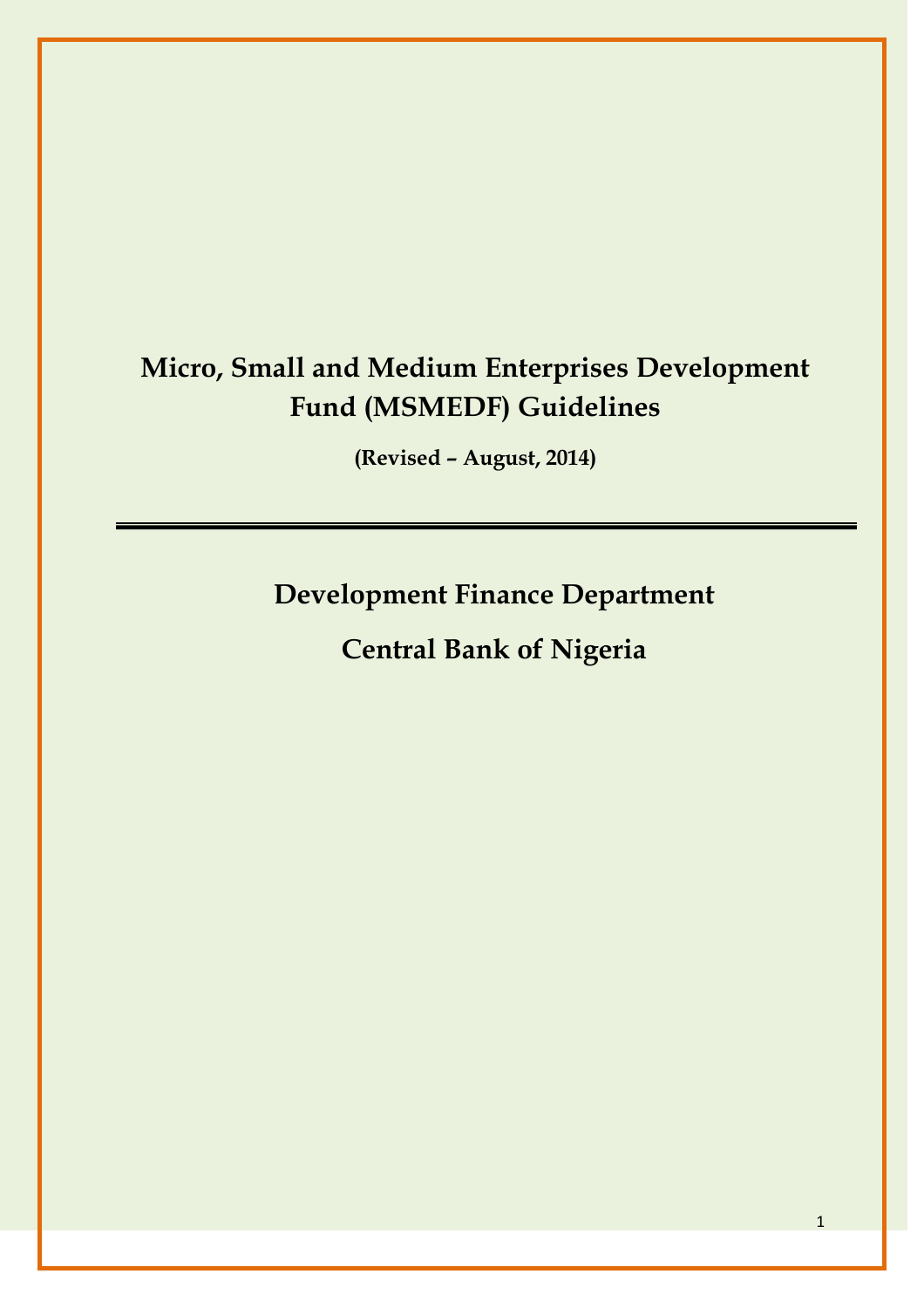### CHAPTER ONE

### 1.0 ESTABLISHMENT OF THE FUND

As part of its developmental functions and mandate of promoting a sound financial system in Nigeria, the Central Bank of Nigeria launched the Micro, Small and Medium Enterprises Development Fund (MSMEDF) on August 15, 2013. This was in recognition of the significant contributions of the Micro, Small and Medium Enterprises (MSME) sub-sector to the economy.

The sub-sector is characterized by huge financing gap which hinders the development of MSMEs. Section 6.10 of the Revised Microfinance Policy, Regulatory and Supervisory Framework for Nigeria, stipulates that 'a Microfinance Development Fund shall be set up, primarily to provide for the wholesale funding requirements of MFBs/MFIs'. To achieve the provisions of Section 4.2 (iv) of the Policy, which stipulates that women's access to financial services should increase by at least 15 per cent annually to eliminate gender disparity, 60 per cent of the Fund has been earmarked for providing financial services to women.

This informed the decision of the Central Bank of Nigeria to establish the Micro, Small and Medium Enterprises Development Fund (MSMEDF).The Fund prescribes 50:50 ratio for on-lending to micro enterprises and SMEs respectively. Only new SMEs shall be allowed to be financed by DMBs under the MSMEDF.

Special consideration shall be given to Participating Financial Institutions (PFIs) that have signed Memorandum of Understanding (MoU) with the Central Bank of Nigeria's Entrepreneurship Development Centers (EDCs) to provide financial services to its graduates.

In addition, 2% of the wholesale component of the Fund shall go to economically active persons with disabilities (excluding mental disabilities).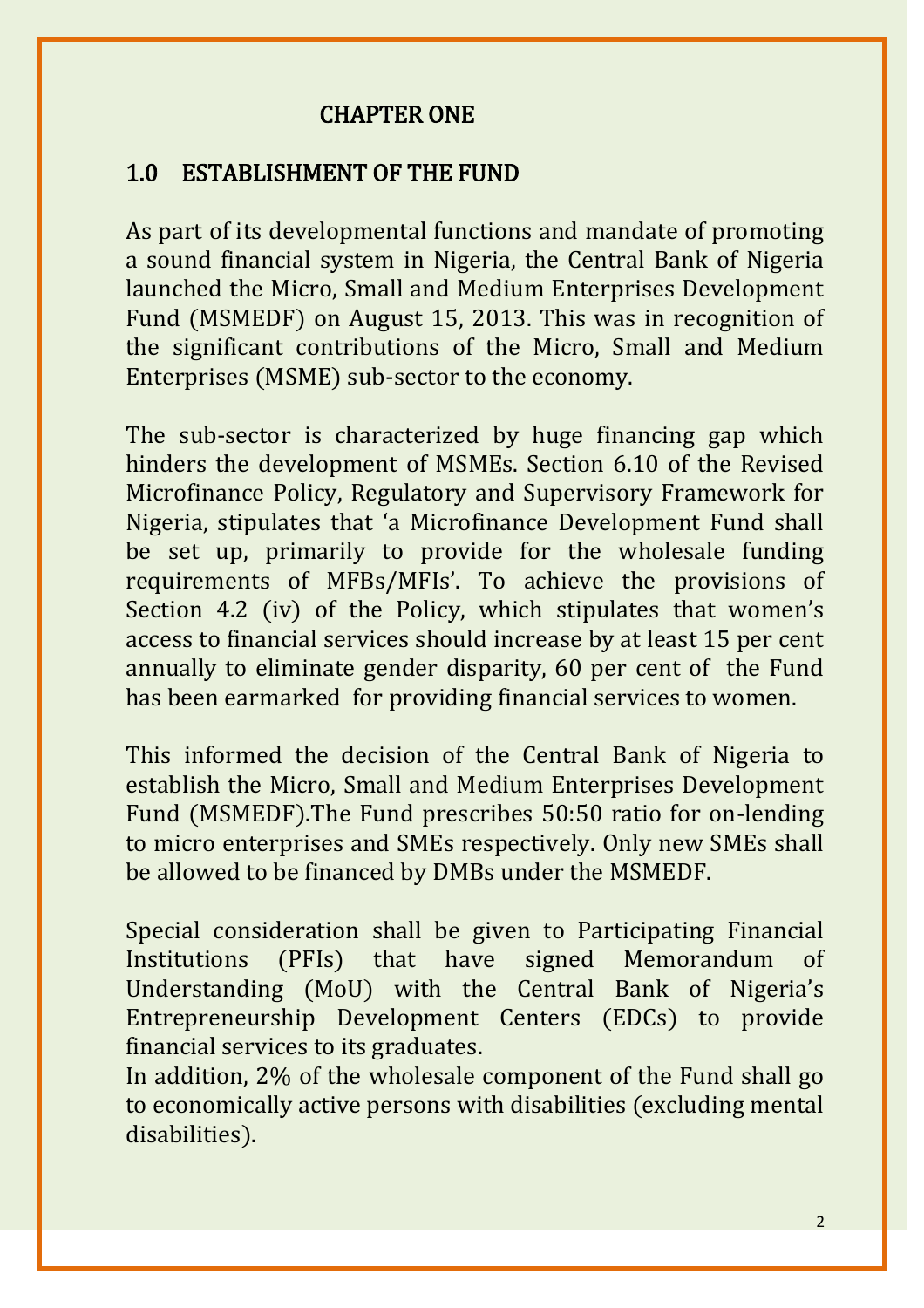## 1.1 Seed Capital

The Fund shall have a take-off seed capital of N220billion.

## 1.2 Objective

The broad objective of the Fund is to channel low interest funds to the MSME sub-sector of the Nigerian economy through PFIs to:

- Enhance access by MSMEs to financial services
- Increase productivity and output of microenterprises
- Increase employment and create wealth
- Engender inclusive growth

## 1.3 Components of the Fund

The Fund shall have Commercial and Developmental components.

## 1.4 Commercial Component

The Commercial Component shall constitute 90 per cent of the Fund which shall be disbursed in the form of Wholesale Funding to PFIs in the following ratio:

- 60% of the Fund: Women
- 40% of the Fund: Others

## Objectives of Wholesale Funding are to:

- a) Provide facilities to qualified and eligible PFIs for onlending to MSMEs
- b) Improve the capacity of the PFIs to meet credit needs of MSMEs
- c) Reduce the cost of funds of the PFIs and ensure that this translates into reduced borrowing costs for the borrowers.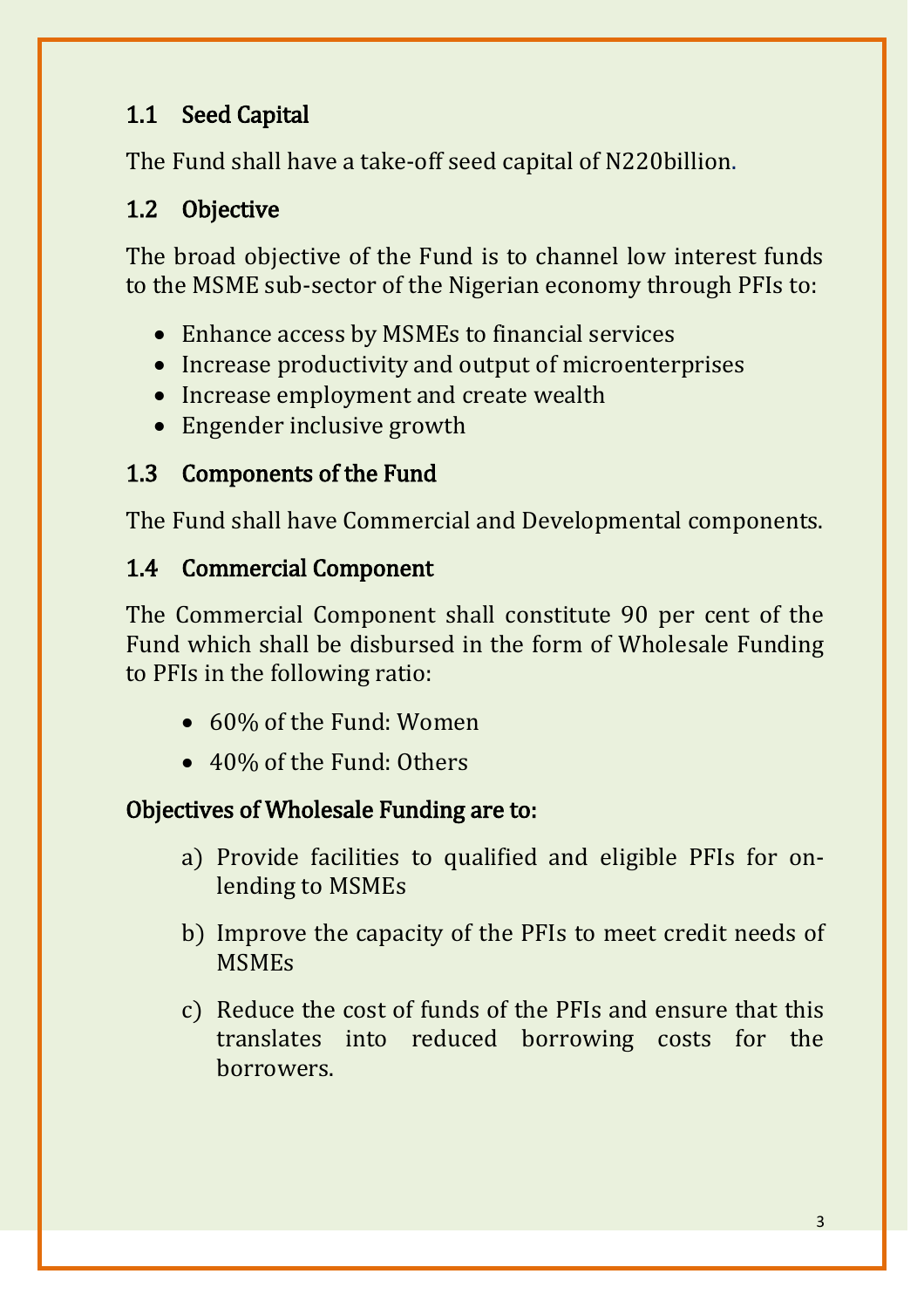### 1.5 Developmental Component

The Developmental Component makes up the remaining 10 per cent of the Fund. It shall be earmarked for developmental programmes in the following categories:

- Grant  $(9.75%)$
- Operational Expenses (0.25%) at take-off

## 1.5.1 Grant

The 9.75% Grant Component of the Fund shall support general development of the MSME sub-sector. It shall be incentives targeted at institutions that demonstrate good loan repayment culture to enable them attain more capacity for expanded outreach.

PFIs shall qualify for the grant component based on their performance rating in poverty reduction, job creation and financial inclusion. For institutions to benefit, they shall submit clearly defined projects and provide counterpart funding which shall be matched by the Funds grant support. An institution shall enjoy the grant once in three years up to a maximum of 25% of the project cost and subject to the discretion of the CBN.

The following activities shall be supported under the component:

- a) Building capacity of staff of PFIs and their apex bodies
- b) Development of appropriate regulatory regime for MSME lending
- c) Financial literacy and entrepreneurship development
- d) Mobilization, training and linking of MSMEs to financial services
- e) Research and Development of MSME-friendly financial innovations and products
- f) Business Development and Advisory Services
- g) Building of financial infrastructure in support of MSMEs

Other areas of technical assistance under the Grant subcomponent include support in the areas of internship,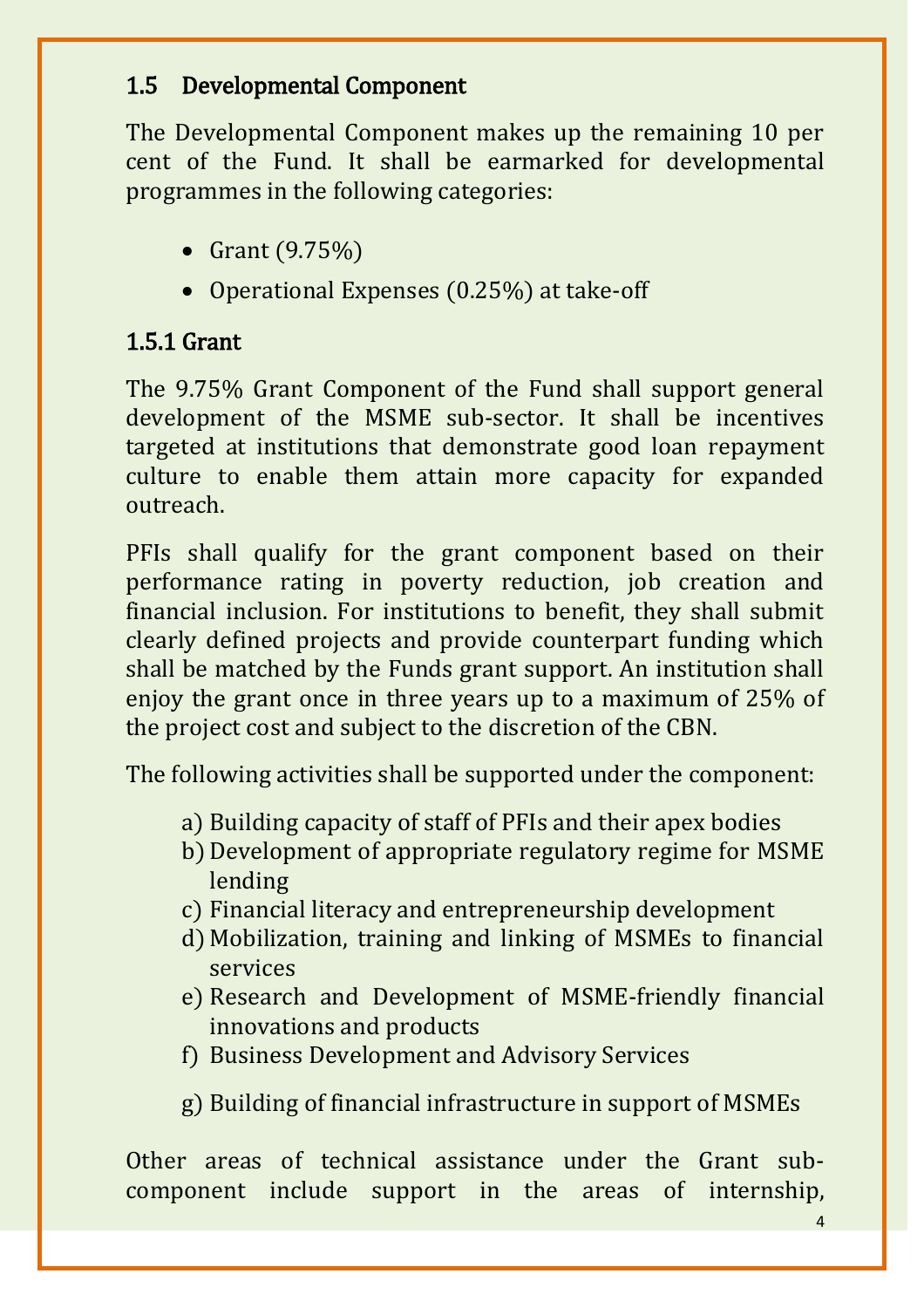secondment, mentoring and registration with Mix Market, sponsorship of ratings, credit bureau and movable asset registry.

The Fund shall review all proposals taking into account the capacity, organization and the proposed programs of all applicants before they are considered for the Grant. Priority shall be accorded to PFIs based in the rural areas to promote financial inclusion.

In addition, special consideration shall be given to PFIs that have signed Memorandum of Understanding (MoU) with the Central Bank of Nigeria's Entrepreneurship Development Centers (EDCs) to provide financial services to its graduates.

## 1.5.2 Selection Criteria

- a) PFIs shall submit request to the Fund in a format which shall be prescribed by the CBN from time to time..
- b) Applications shall be processed on receipt of complete documentation.
- c) The CBN shall communicate the terms and conditions for the approved Grant within one month of submission.

## 1.6 Management and Administration of the Fund

The Fund shall be managed by the CBN under the terms and conditions defined in the Guidelines. In addition, the office that is responsible for the administration of the women component of the Fund shall be headed by a woman.

The Fund shall have a Steering Committee constituted in line with its approved shareholding structure and chaired by the Governor, Central Bank of Nigeria. Other members shall include:

1. The Deputy Governor, Financial Systems Stability

Representatives of:

- 2. Federal Ministry of Finance Incorporated (MoFI)
- 3. Federal Ministry of Agriculture and Rural Development (FMA&RD) - RUFIN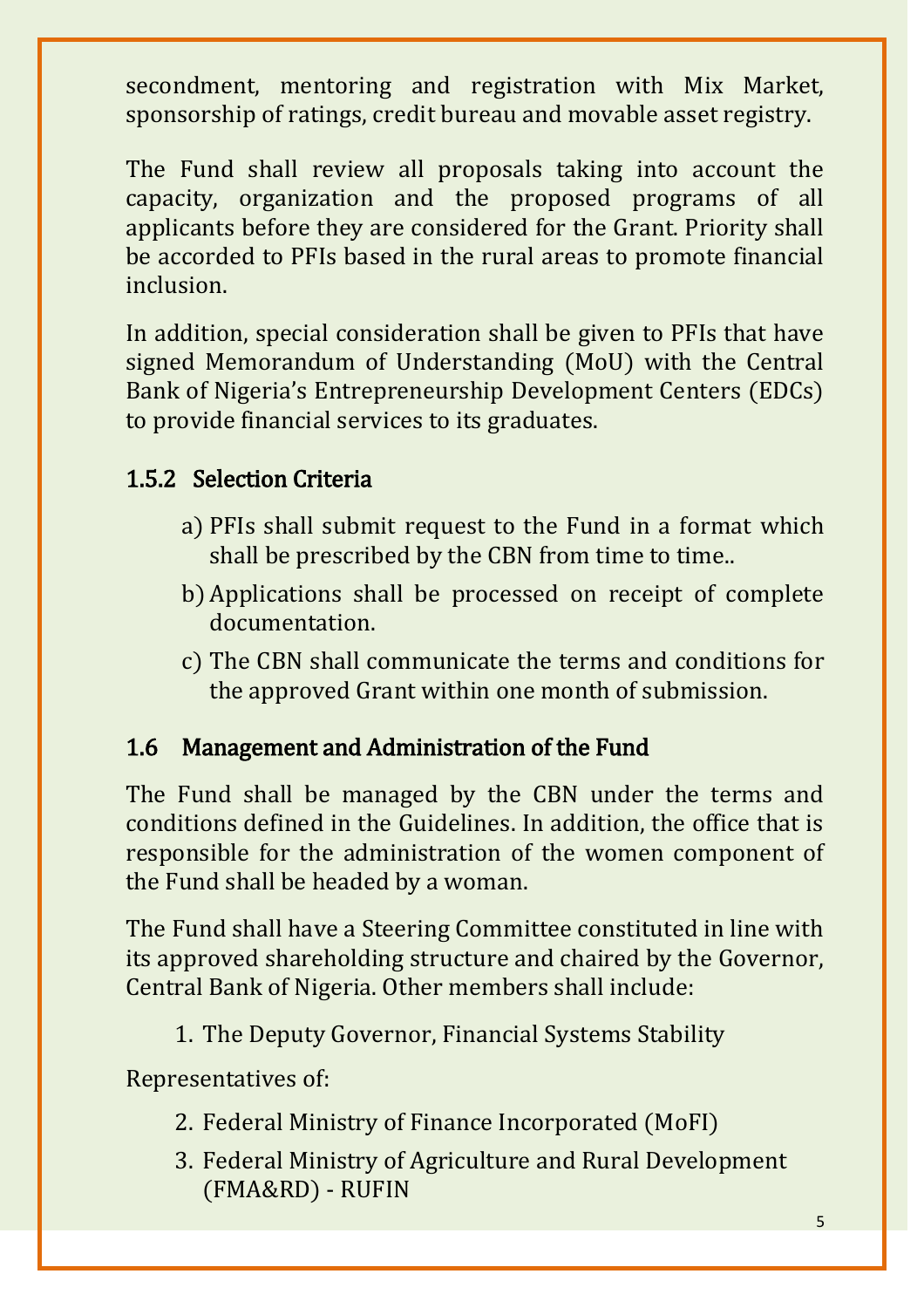- 4. Nigeria Deposit Insurance Corporation (NDIC)
- 5. National Association of Microfinance Banks (NAMB)
- 6. Association of Non-Bank Microfinance Institutions of Nigeria (ANMFIN)
- 7. Small and Medium Enterprises Development Agency of Nigeria (SMEDAN)
- 8. The Banker's Committee
- 9. Ministry of Women Affairs and Social Development (MWA&SD)
- 10. Director, Development Finance Department of CBN
- 11. Head, MSME Development Fund Office, Development Finance Department, CBN (Secretary)

## 1.7 Eligible Enterprises

In line with the provisions of the Revised Microfinance Policy, Regulatory and Supervisory Framework for Nigeria, enterprises to be funded under the Scheme include:

- a) Micro Enterprises
- b) Small and Medium Enterprises

The following are eligible activities under the Fund:

## Microenterprises

- Agricultural value chain activities
- Cottage Industries
- Artisans
- Services to hotels, schools, restaurants, laundry etc.
- Renewable energy/energy efficient product and technologies
- Trade and general commerce
- Any other income generating enterprise as may be prescribed by the CBN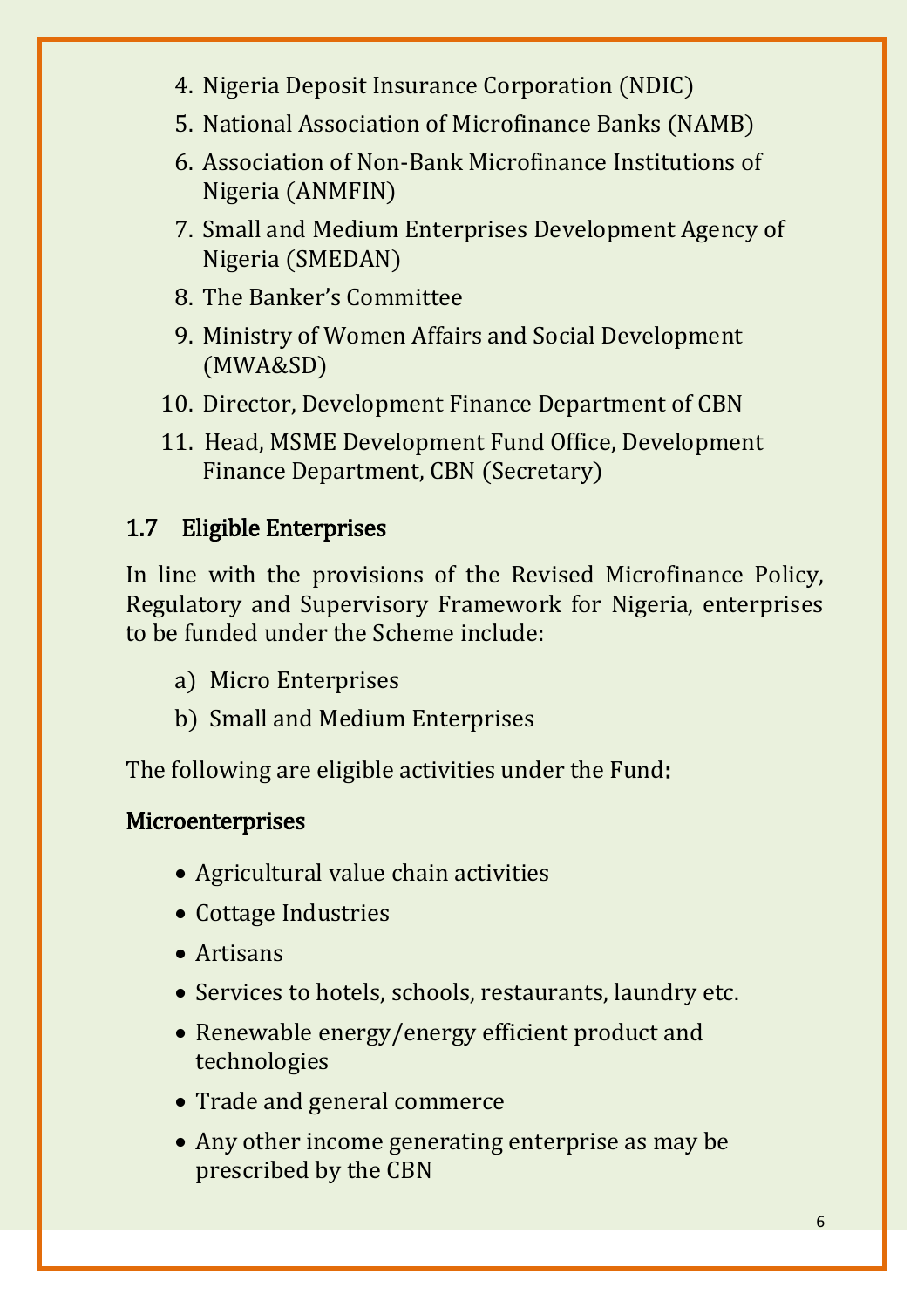A maximum of 10% of the Commercial component of the Fund shall be channeled to trade and commerce. This is to ensure that productive sectors of the economy continue to attract more financing necessary for employment creation and diversification of the country's economic base.

### Small & Medium Enterprises (SMEs)

- Manufacturing
- Agricultural value chain activities
- Educational institutions
- Renewable energy/energy efficient product and technologies
- Any other income generating enterprise as may be prescribed by the CBN

Note: Refinancing under this programme is strictly prohibited.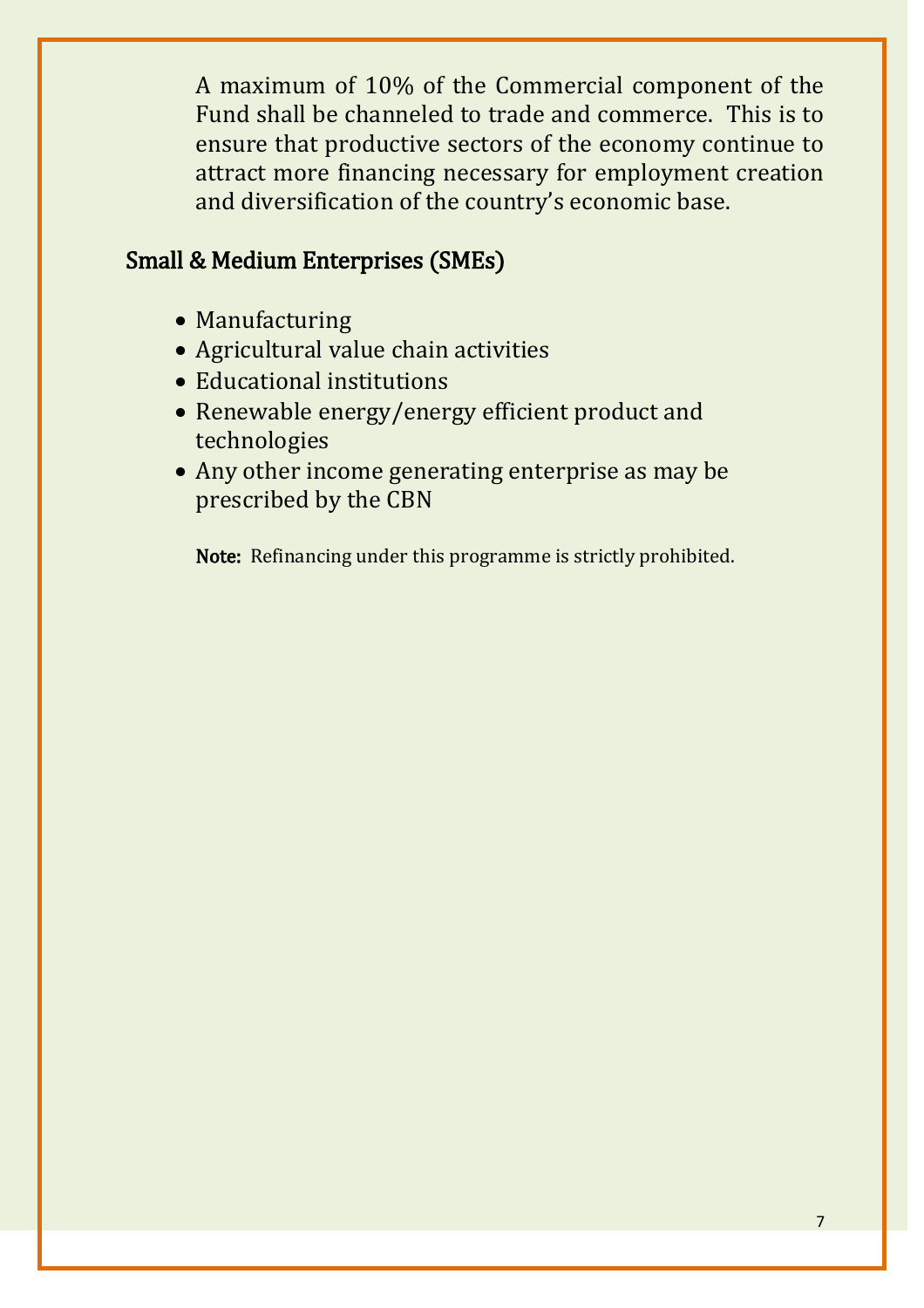### CHAPTER TWO

### 2.0 ELIGIBILITY AND TERMS FOR PARTICIPATION

The PFIs shall include all Microfinance Banks, Non-Governmental Organizations-Microfinance Institutions (NGO-MFIs), Financial Cooperatives, Finance Companies, Development Finance Institutions (Bank of Agriculture & Bank of Industries) and Deposit Money Banks. The Bank of Industries (BoI) and Deposit Money Banks (DMBs) will participate under the SMEs window only.

### 2.1 Microfinance Banks & Finance Companies

For a microfinance bank/finance company to be eligible for wholesale funding, it shall satisfy the following conditions:

- a) Submission of latest CBN/ NDIC examination report
- b) Submission of 2 years Audited/Management Accounts
- c) Acceptable Risk Management Framework
- d) Sound Corporate Governance Culture indicated by:
	- o Adherence to Ethical Values
	- o Degree of Separation of Ownership from Control/Management
	- o Number of non-performing insider-related facilities
- e) Evidence of Membership of apex association and up-todate payment of annual subscription
- f) Compliance with up-to-date and timely rendition of monthly returns to the CBN as stipulated in the Revised Microfinance Policy, Regulatory and Supervisory Framework for Nigeria.
- g) Any other condition as the CBN may stipulate from time to time.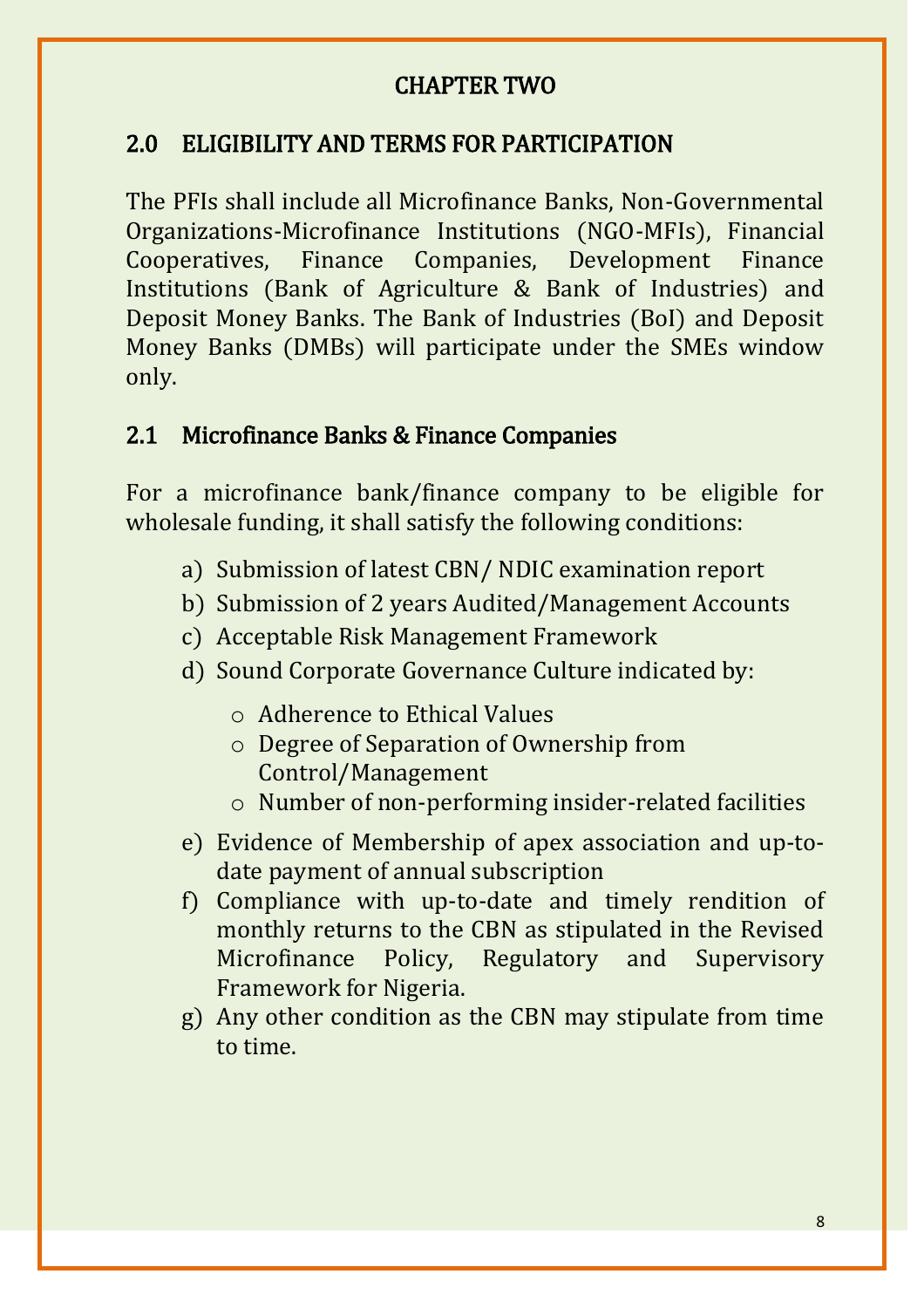### 2.2 Microfinance Institutions (NGO-MFIs and Financial Cooperatives)

- a) Registration with Corporate Affairs Commission or Appropriate Ministries, Departments and Agencies (MDAs) of States/FCT.
- b) Corporate, trustee and management profile
- c) Acceptable Risk Management Framework
- d) Third Party Guarantee of at least 2 trustees
- e) Sound Corporate Governance
- f) Submission of 6 months statement of account
- g) Submission of two years audited accounts or management accounts
- h) Membership of the apex association with evidence of up-to-date payment of subscription
- i) Compliance with up-to-date and timely rendition of monthly returns to the CBN as stipulated in the Revised Microfinance Policy, Regulatory and Supervisory Framework for Nigeria.
- j) Any other condition as the CBN may stipulate from time to time.

## 2.3 Other Requirements for Borrowing by PFIs (Excluding DMBs & DFIs)

All applications shall be accompanied by the following:

- a) Completed Application Form
- b) Viable Business Plan
- c) Board resolution or Trustee consent to access the Fund
- d) List of prospective borrowers, addresses/telephone numbers
- e) Evidence of submission of names of borrowers to licensed Credit Bureaux
- f) Certificate of Incorporation or Registration
- g) Evidence of due diligence on projects
- h) Letter authorizing CBN to debit PFIs account with correspondent bank in case of default.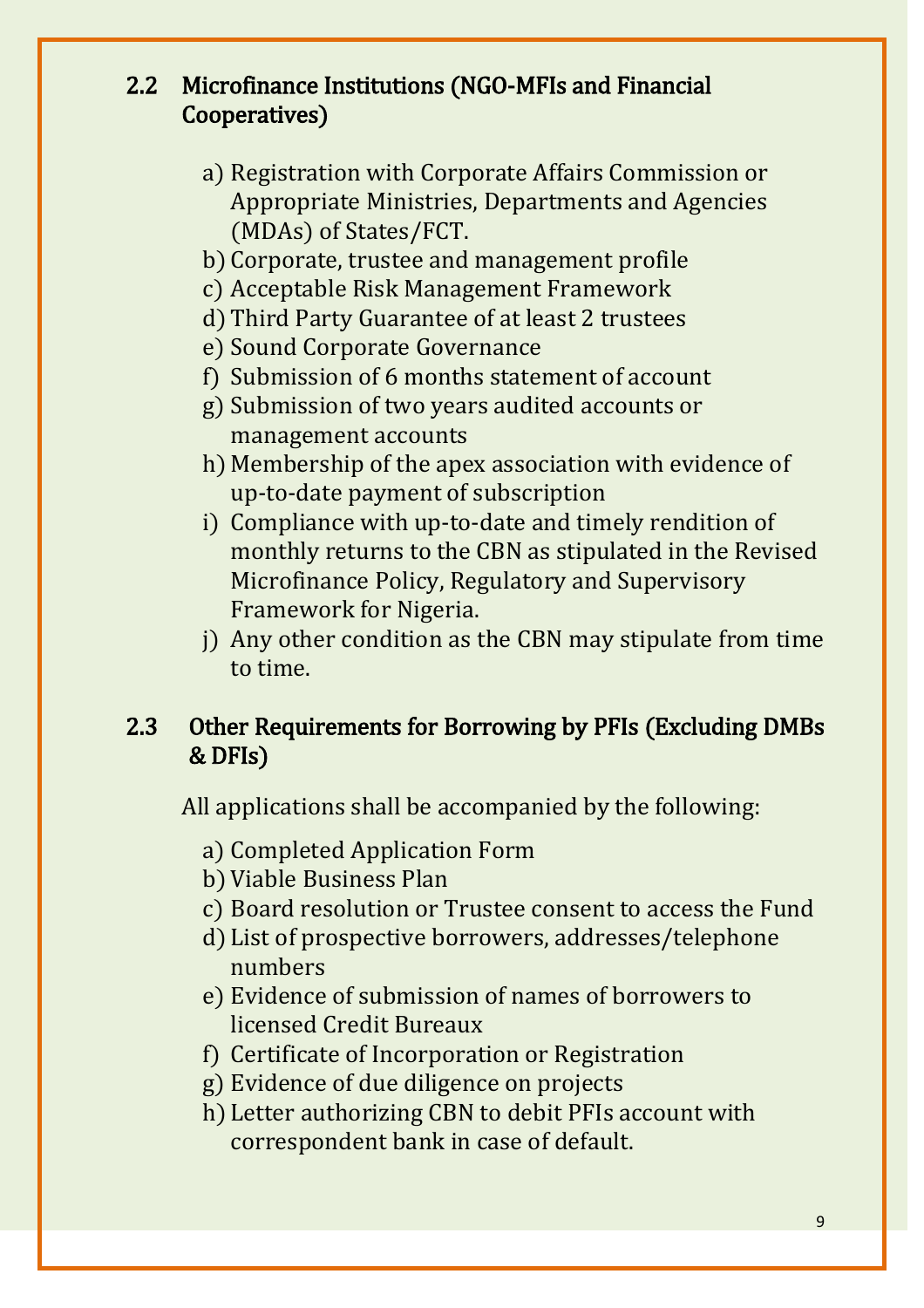### 2.4 Deposit Money Banks (DMBs)/Development Finance Institutions (DFIs)

A DMB/DFI to be eligible for wholesale funding shall satisfy the following conditions:

- a) Sign MOU with the CBN.
- b) Undertake to bear all the credit risks of the loans they shall be granting.
- c) Issue authority to the CBN to deduct the balance of the outstanding loan at source from its account with the Bank.
- d) Set aside ten (10) per cent of SME fund accessed for financing start-up businesses.

### 2.5 Obligor Limit per Cycle

Maximum loan amount per cycle of wholesale lending shall be as indicated in the table below or 50% of Shareholder's Fund unimpaired by losses for MFBs and Finance Companies.

### a) PFIs

| S/No.          | <b>Financial Institution</b>   | <b>Facility Limit</b> |  |
|----------------|--------------------------------|-----------------------|--|
| 1              | Unit Microfinance Bank         | N10 million           |  |
| $\overline{2}$ | <b>State Microfinance Bank</b> | N50 million           |  |
| 3              | National Microfinance Bank     | N500 million          |  |
| 4              | NGO-MFIs                       | N10 million           |  |
| 5              | <b>Financial Cooperatives</b>  | N10 Million           |  |
| 6              | <b>Finance Companies</b>       | N10 Million           |  |

### b) Borrowers

On-lending to clients shall be based on the assessment by the PFIs. The structure and limits for borrowers are as shown below: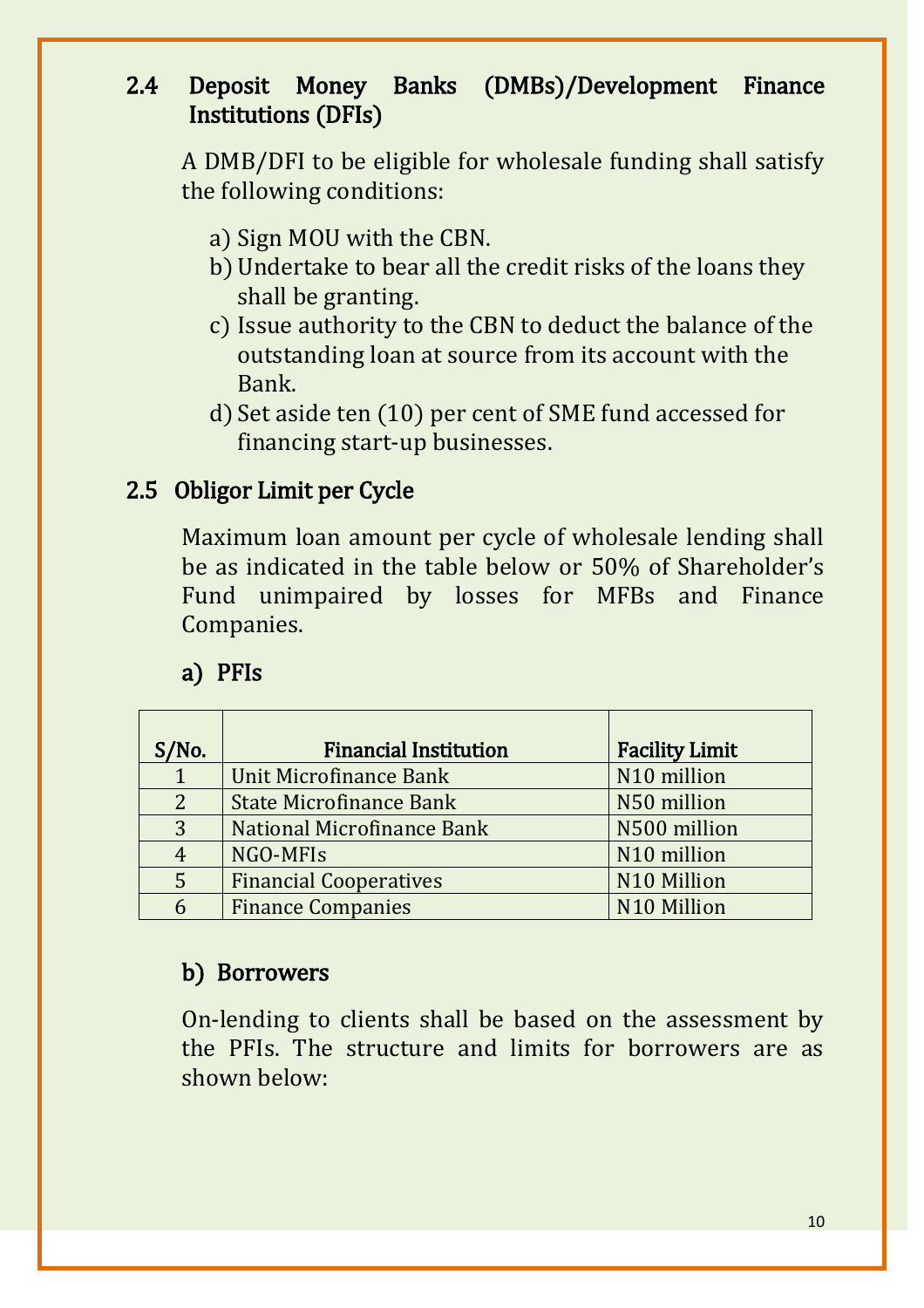| <b>Enterprise</b>                       | %  | % Enterprise<br><b>Groupings</b> |            | Loan Maximum per       |
|-----------------------------------------|----|----------------------------------|------------|------------------------|
|                                         |    | <b>Others</b>                    | Female     | <b>Application (N)</b> |
| Micro                                   | 50 | 20                               | 30         | 500,000                |
| <b>SMEs</b> (financed by<br>other PFIs) | 50 | 20                               | 30         | 5,000,000              |
| SMEs (funded by DMBs &<br>DFIs)         | 40 | 60                               | 50,000,000 |                        |

## 2.6 Loan Tenor

The facility shall have a maximum tenor of one (1) year for micro enterprises and up to five (5) years for SMEs with option of moratorium. PFIs shall access the fund as many times as possible upon full repayment.

### 2.7 Interest Rates

The Fund shall be administered at an interest rate of 3% per annum under the wholesale funding to the PFIs with a spread of 6% bringing the lending rate to borrowers at a maximum of 9 % per annum inclusive of all charges.

The interest charges shall be subject to review by the Steering Committee of the Fund from time to time

## 2.8 Acceptable Collateral (from PFIs excluding DMBs)

Any or a combination of the following collateral shall be accepted by the CBN as security for loans from PFIs (excluding DMBs) to cover a minimum of 75% of the loan amount:

- a) Financial Assets including pledge of Treasury Bills, Placements, Bonds, etc.
- b) Third Party Guarantee from at least two (2) Board Members/Trustees and/or Third Party Guarantee from high net worth individuals
- c) Any other collateral acceptable by the CBN from time to time.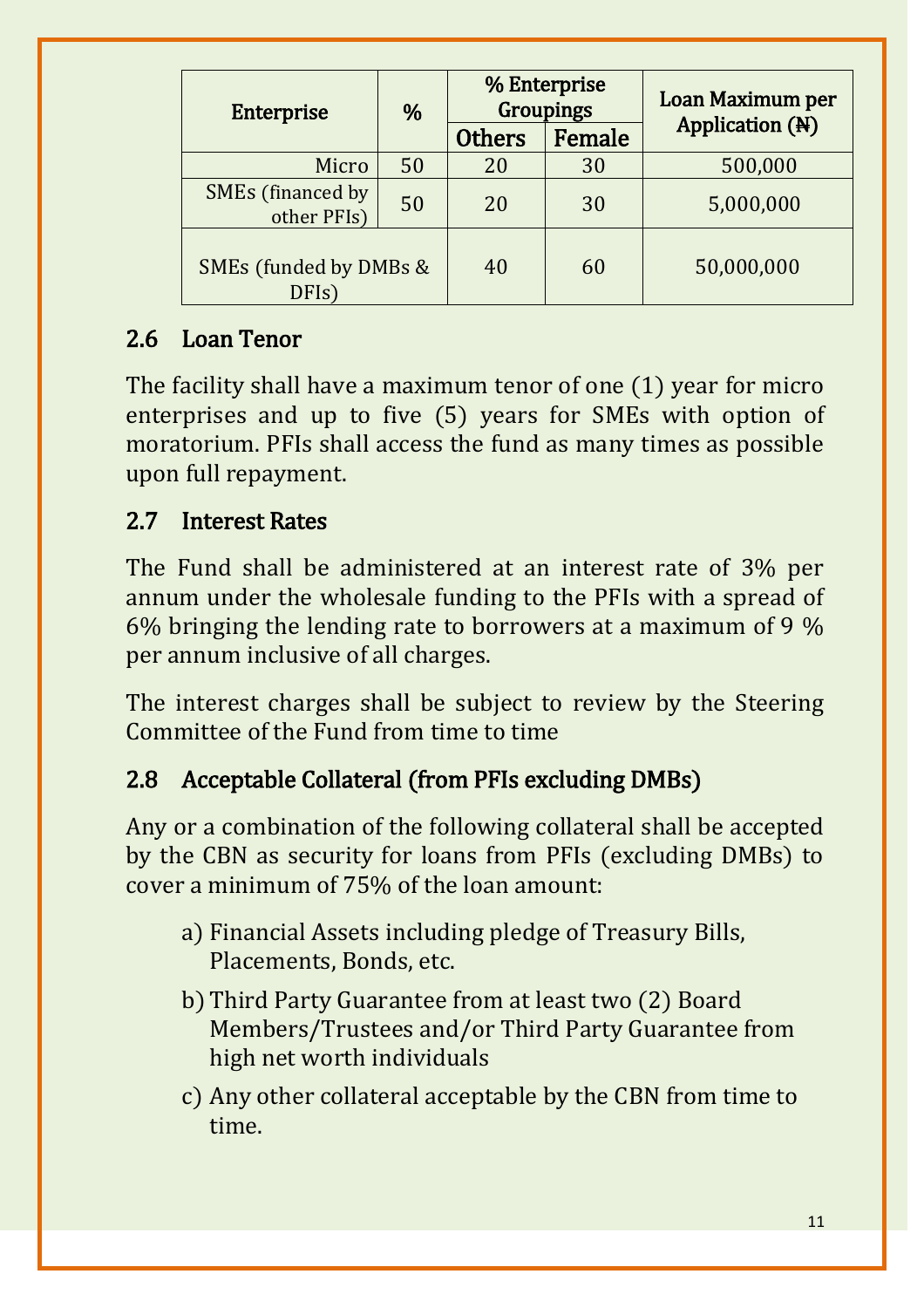### 2.9 Monitoring and Evaluation (M&E)

To achieve the objectives of the Fund, a robust M&E framework has been developed to monitor the operations and utilization of the Fund. The following shall apply:

- a) On-site verification and monitoring of projects under the Fund by the CBN and PFIs during the loan period.
- b) Off-site ICT based reporting system to provide up-to-date information on the Fund's activities.
- c) Reports of the monitoring exercise shall be shared with the concerned PFIs.
- d) CBN shall leverage Apex Associations' capacities and information in monitoring and evaluation
- e) CBN shall periodically evaluate the activities of the PFIs to ensure achievement of the objectives of the Fund.

### 2.10 Discontinuation of the Facility

All undisbursed funds or discontinued facilities shall be reported and repaid to the CBN within 5 working days.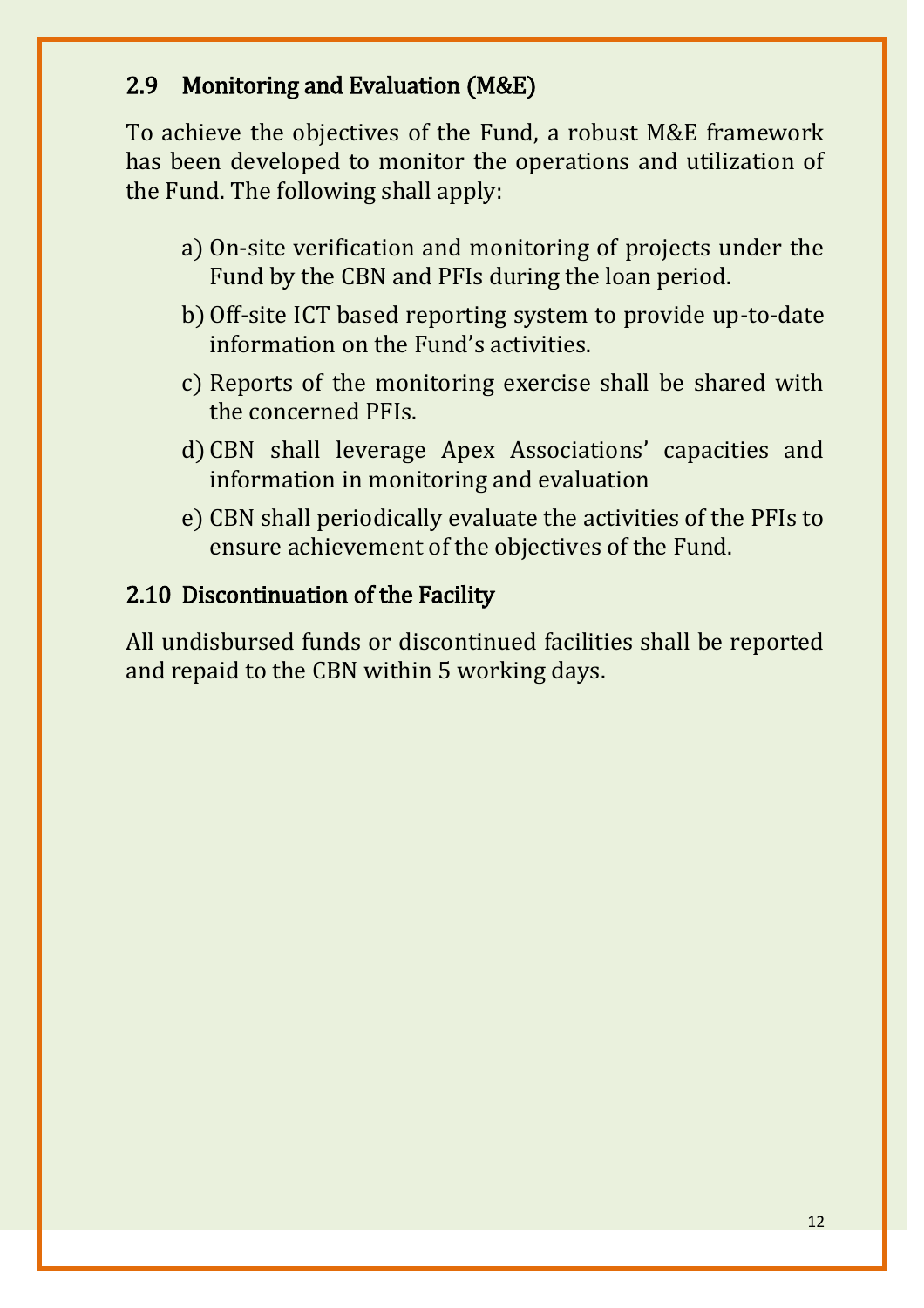### CHAPTER THREE

## 3. INCENTIVES

The following incentives shall apply to PFIs that utilize approved facilities in line with the terms and conditions of the offer:

|                                          |                   | Time taken to    |
|------------------------------------------|-------------------|------------------|
| <b>PFI Category</b>                      | Size of facility  | approve facility |
| <b>Bronze</b>                            |                   |                  |
| Repaid two loan-cycles as and when due   | Original Loan x 2 | 8 working days   |
| <b>Silver</b>                            |                   |                  |
| Repaid three loan-cycles as and when due | Original Loan x 3 | 6 working days   |
| Gold                                     |                   |                  |
| Repaid four loan-cycles as and when due  | Original Loan x 4 | 4 working days   |

## 3.1 INFRACTIONS

The following sanctions shall apply to erring DMBs/DFIs under the Fund.

- a) Diversion of funds by DMBs shall attract a penalty at the bank's prime lending rate at the time of infraction. The CBN shall recover the fund by debiting the DMBs'/DFIs' account. In addition, such DMBs/DFIs shall be barred from further participation under the Fund
- b) Non-rendition or false returns shall attract the penalty stipulated by BOFIA Section 60
- c) Charging interest rate higher than prescribed shall attract the penalty stipulated by BOFIA section 60
- d) Any DMB/DFI that fails to disburse the fund within 5 working days of receipt to the borrower shall be charged a penalty interest rate of MPR+300 basis points for the period the fund was not disbursed
- e) Any other breach of the guidelines as may be specified from time to time.
- f) Notwithstanding the agreement between the DMB/DFI and the project promoter, the CBN has the right to reject a request from any DMB/DFI that contravenes any section of the Guidelines.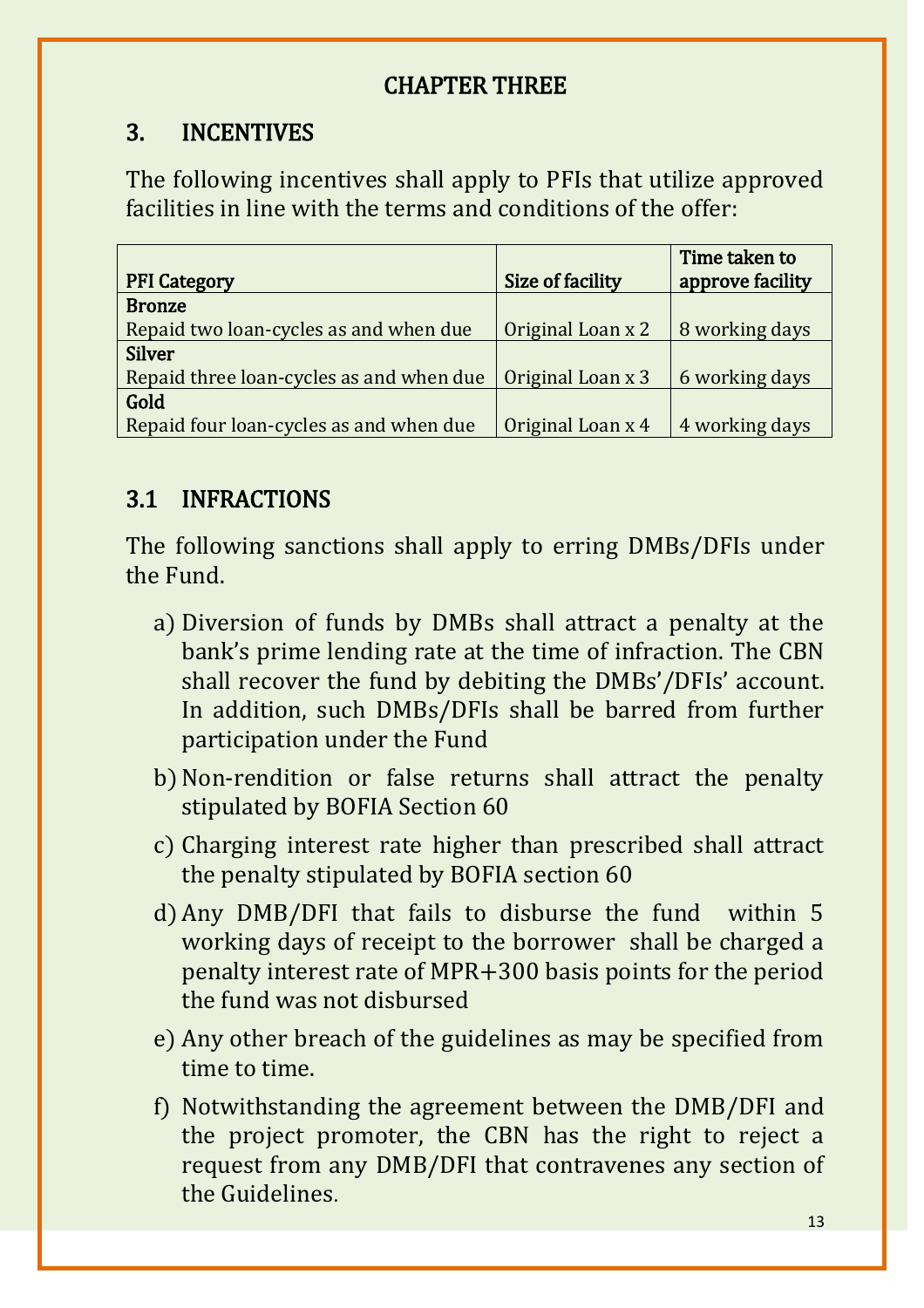# Sanctions for other erring PFIs shall include:

| S/No           | <b>INFRACTIONS</b>                                                                  | <b>SANCTIONS</b>                                                                                                                                                                                                                                  |
|----------------|-------------------------------------------------------------------------------------|---------------------------------------------------------------------------------------------------------------------------------------------------------------------------------------------------------------------------------------------------|
| $\mathbf{1}$   | Diversion of funds to<br>unauthorized activities                                    | • Amount diverted shall be recovered by the CBN<br>Penal charge of the maximum lending rate of<br>$\bullet$<br>the institution on the amount diverted<br>Outright ban from participating under the Fund<br>$\bullet$                              |
| $\overline{2}$ | Non rendition of<br>returns                                                         | Fine of 2.5% of loan amount<br>Issuance of warning letter to the Management<br>of the PFI<br>Failure to render returns for two consecutive<br>$\bullet$<br>quarters shall lead to recall of the outstanding<br>loan amount and 1 year suspension. |
| 3              | <b>False returns</b>                                                                | • False returns shall attract a recall of the loan<br>and 2 years suspension from the fund                                                                                                                                                        |
| $\overline{4}$ | Non-compliance with<br>60% exposure of the<br>loan amount to women<br>entrepreneurs | Issuance of warning letter to Management<br>$\bullet$<br>Suspension of lending to male clients until the<br>recommended ratio is complied with<br>Exclusion from the incentives under the Fund<br>$\bullet$                                       |
| 5              | Charging interest rate<br>higher than prescribed                                    | Reversal of excess interest charged<br>$\bullet$<br>Issuance of warning letter to Management<br>$\bullet$                                                                                                                                         |
| 6              | Failure to disburse<br>approved funds within<br>5 working days to the<br>borrowers  | Penal charge of MPR $+$ 300 basis points for<br>$\bullet$<br>DMBs/DFIs and maximum lending rate for<br>other PFIs for the period the fund were not<br>disbursed                                                                                   |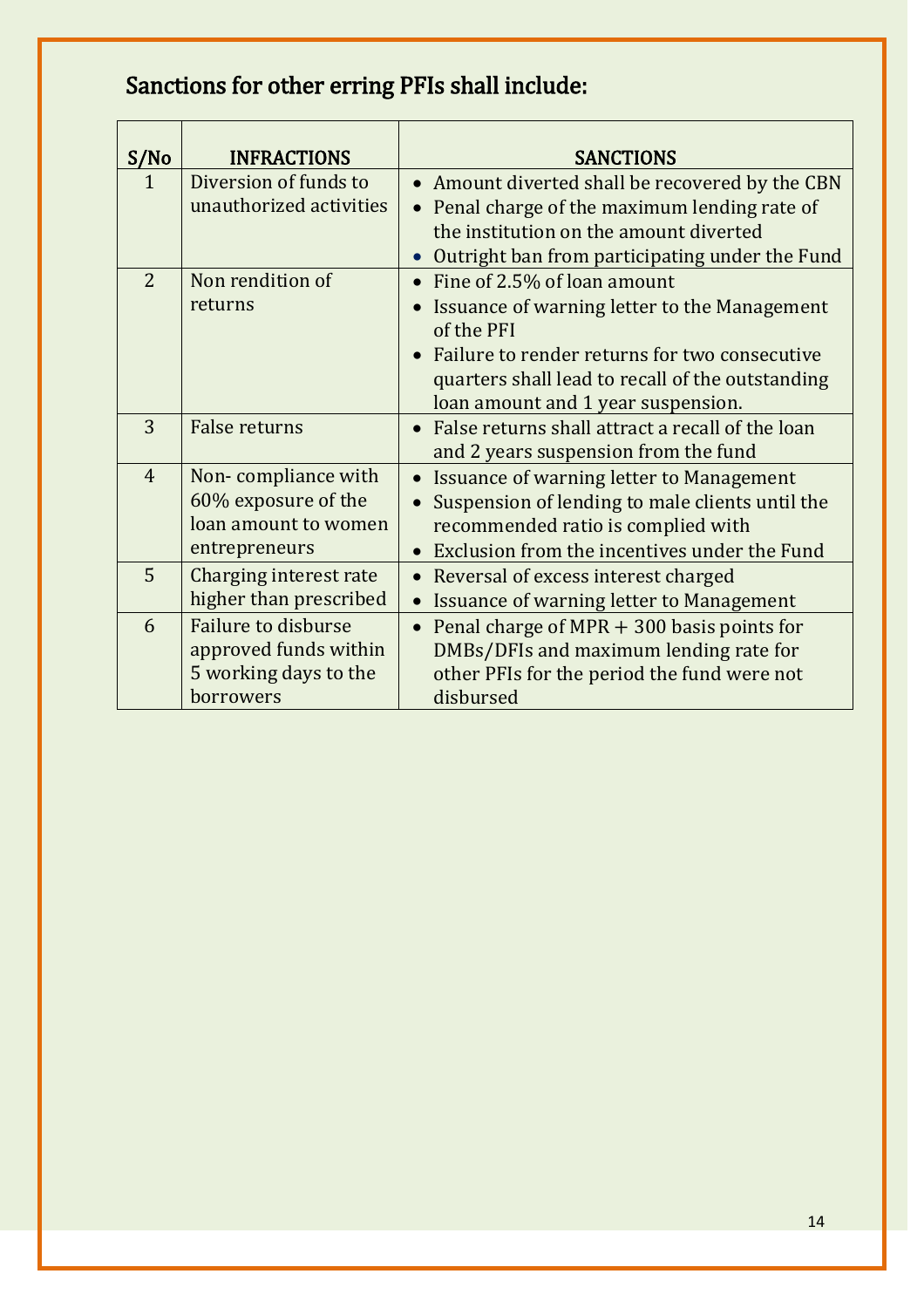### CHAPTER FOUR

### 4.0 ROLES AND RESPONSIBILITIES OF STAKEHOLDERS

In order to achieve the desired objectives, the responsibilities of the stakeholders shall include:

### 4.1 Central Bank of Nigeria

The CBN shall:

- a) Provide the initial Seed Fund
- b) Ensure that other stakeholders co-finance the Fund
- c) Act as Fund Managers
- d) Chair the Steering Committee
- e) Determine the limits of the Fund.
- f) Specify the rate at which PFIs on-lend under the Fund
- g) Absorb the subsidy which may arise in the pricing of the loans to borrowers
- h) Provide regulatory and supervisory oversight
- i) Determine sanctions under the Fund
- j) Review the Fund Guidelines as may be necessary
- k) Appraise Applications from PFIs
- l) Release funds to qualified PFIs
- m) Carry out verification/monitoring of projects under the Fund
- n) Receive and process periodic returns from PFIs
- o) Ensure the implementation of the Fund and publish periodic report on its performance
- p) Retrieve funds from PFIs at the expiration of the loan tenor or infractions on the Guidelines
- q) Build capacity of stakeholders.

### 4.2 Non-DMB /DFI Participating Financial Institutions (PFIs)

All Non-DMB/DFI PFIs shall be eligible to:

a) Grant credit facilities to MSMEs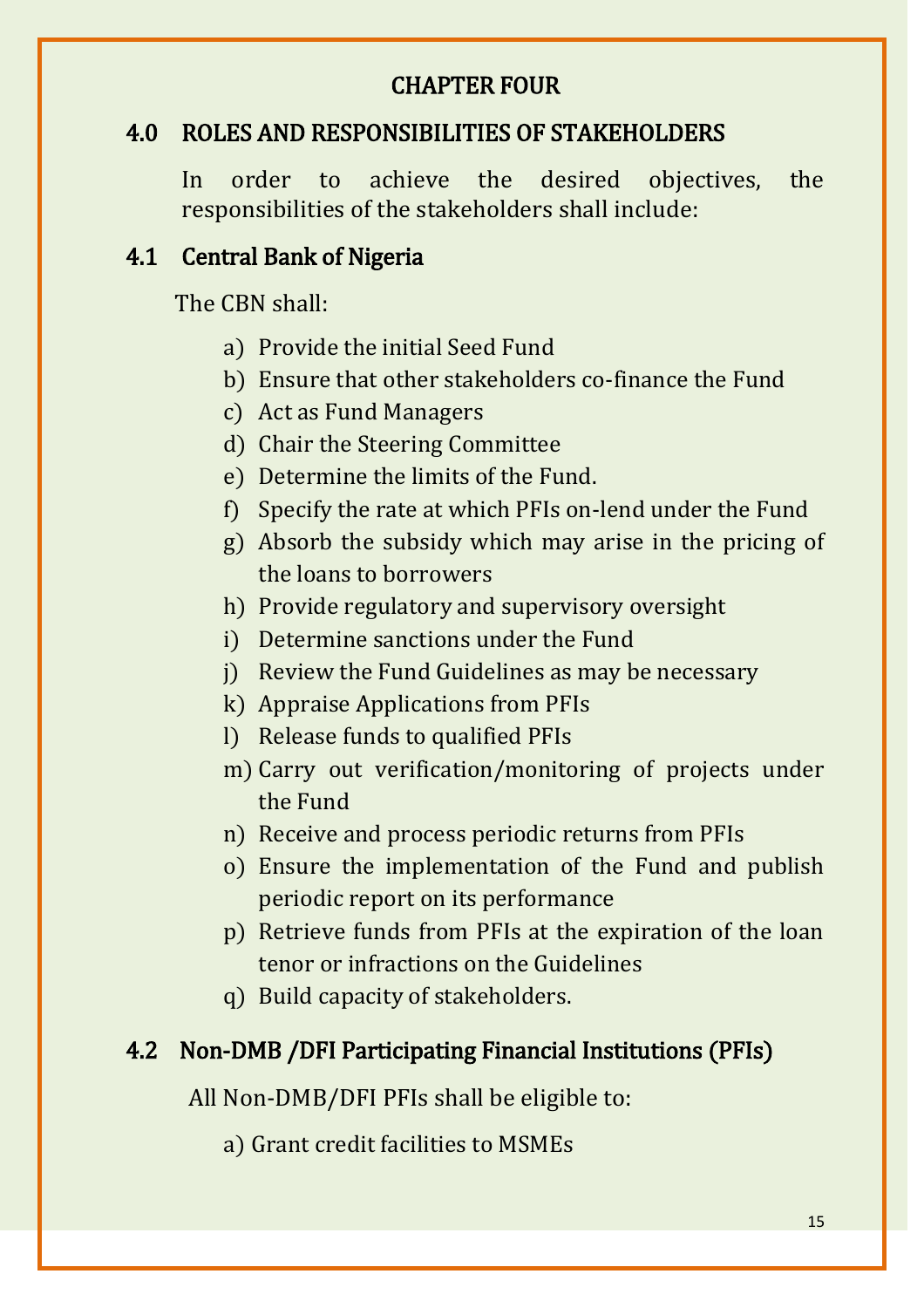- b) Approve loan requests under the Fund based on normal business consideration
- c) Open dedicated account with their correspondent banks for this window and forward details of the account to the CBN
- d) Issue a letter authorizing the CBN to debit its account with the correspondent bank for recovery of outstanding principal and interest on the loan from the Fund
- e) Disburse released funds to eligible borrowers within 5 working days
- f) Ensure that 60 per cent of the accessed fund is disbursed to women entrepreneurs.
- g) Put in place appropriate institutional arrangements for loan disbursement, monitoring and recovery.
- h) Monitor the projects during the loan period.
- i) Obtain credit information on borrowers from the Credit Bureaux
- j) Report all disbursed loans to at least 2 Credit Bureaux
- k) Render periodic returns on the performance of the loans under the Fund to the Central Bank of Nigeria as may be specified
- l) Comply with the Guidelines of the Fund
- m) Any other responsibility that may be required by the CBN

### 4.3 Deposit Money Banks (DMBs)/Development Finance Institutions (DFIs)

The DMBs/DFIs shall:

- a) Not be used by State Governments to channel/disburse funds to end users under the MSMEDF.
- b) Act as correspondent banks to other PFIs (DMBs ONLY)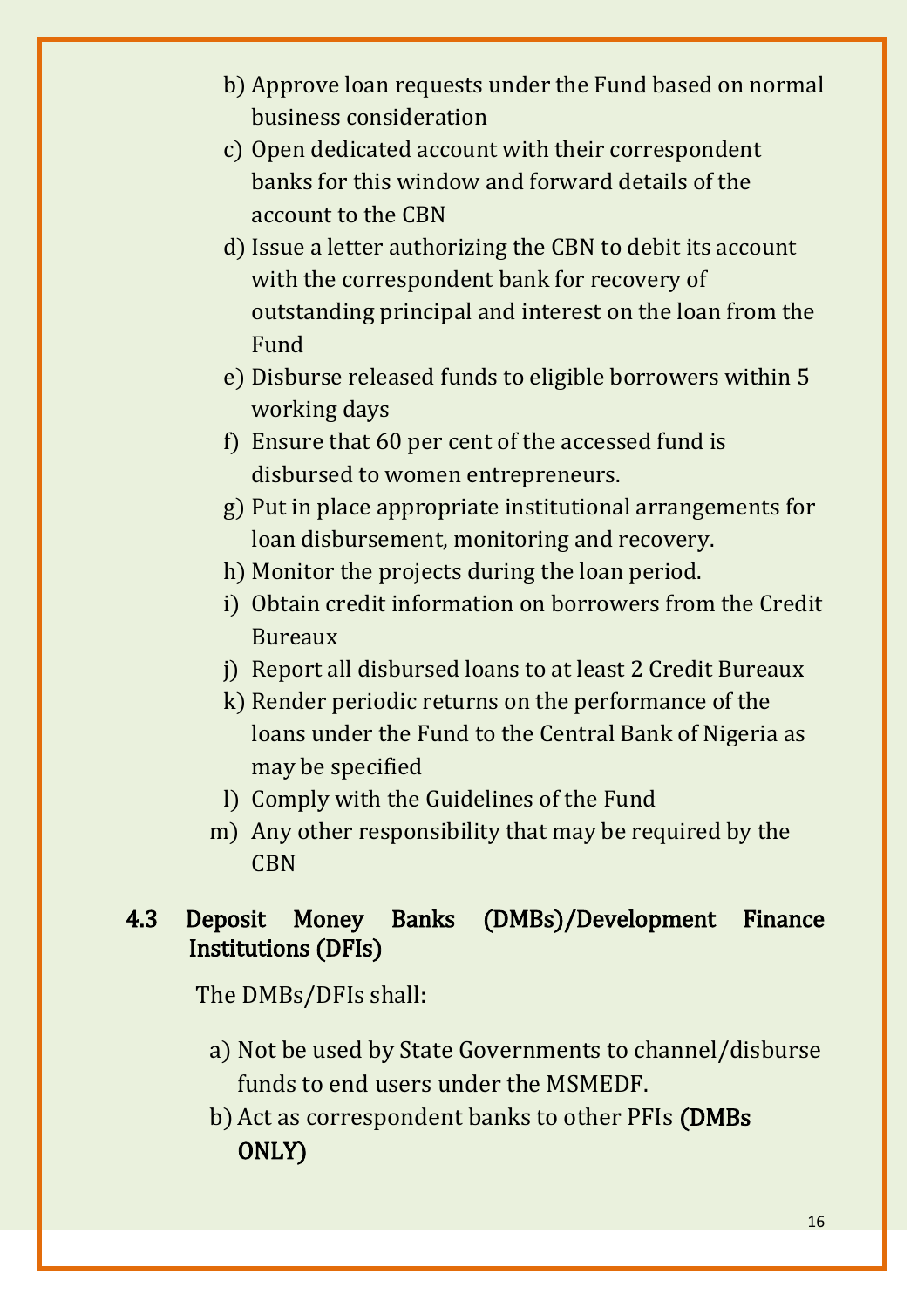- c) Participate under the SME window ONLY (DMBs & BOI)
- d) On-lend to projects from any of the target SMEs eligible activities (DMBs & BOI)
- e) Bear all the credit risk of the loans they shall be granting
- f) Ensure due diligence is followed in the administration of credit facilities
- g) Monitor and ensure proper utilization of the funds
- h) Lend under the Fund at the specified rate
- i) Submit to the CBN, Letter of offer by the bank and full details of the projects to be financed, disbursement schedule, Repayment schedule, the Credit Risk Management System (CRMS) report of the borrower;
- j) Render monthly returns under the Scheme to the CBN on the reporting format.

### 4.4 Federal Government (FG)

The FG shall:

- a) Contribute to the Fund
- b) Support the Fund's activities
- c) Serve on the Steering Committee

### 4.5 Development Partners

The Development Partners shall:

- a) Contribute to the Fund
- b) Provide technical assistance for the Fund's activities
- c) Promote and support the development of MSME subsector

### 4.6 Apex Associations

The Apex Associations shall: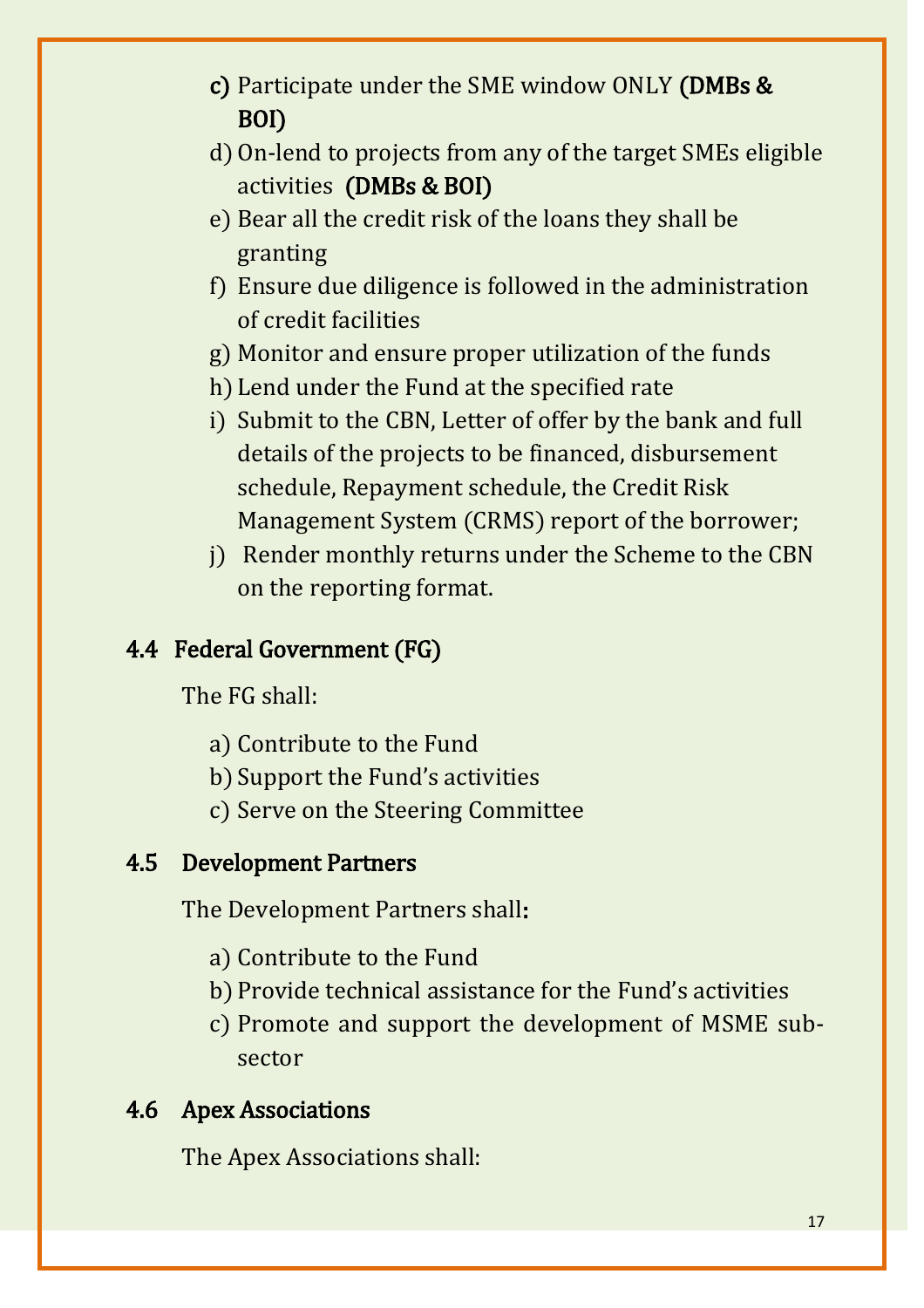- a) Confirm membership of would-be PFIs
- b) Monitor performance and ensure prompt repayment of loans by members.

### 4.7 Borrower

The borrower shall:

- a) Utilize the funds for the purpose for which it was granted.
- b) Adhere strictly to the terms and conditions of the Fund.
- c) Make the project and records available for inspection by the CBN and PFIs.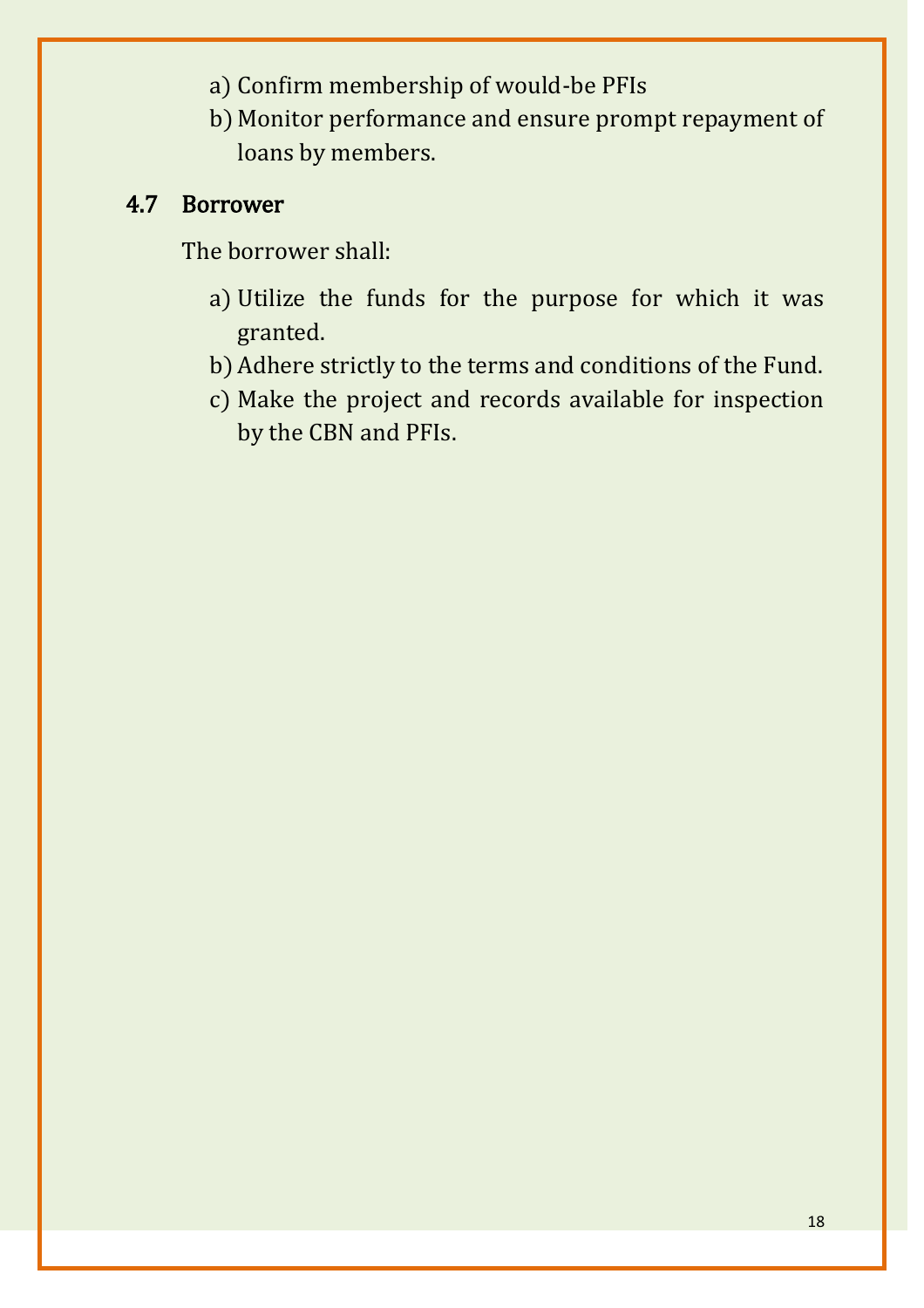### CHAPTER FIVE

### STATE GOVERNMENTS' AND FEDERAL CAPITAL TERRITORY (FCT) PARTICIPATION UNDER THE FUND

### 5.0 Background

In recognition of State Governments/FCT strategic role in grassroots economic development, the Fund anticipates their indirect participation through the PFIs in their respective jurisdictions.

### 5.1 General Requirements

To participate in the Fund, a State Government/FCT shall satisfy the following conditions:

- a) Provide evidence of Resolution of State House of Assembly authorizing the State to participate and access the Fund.
- b) Establish a Micro Credit/MSME SPV which shall coordinate the applications by PFIs for the Fund. However, the PFIs shall be solely responsible for the appraisal, disbursement and recovery of loans under the Fund.
- c) Provide a Bank Guarantee/Irrevocable Standing Payment Order (ISPO) equivalent to the amount requested including interest charges. The ISPO shall be invoked to accommodate the outstanding amount in default at the end of the loan tenor.
- d) Sign a Memorandum of Understanding (MoU) with the CBN on modalities for the implementation of this window.
- e) Operate a Sinking Fund Account with the CBN, into which any outstanding balance of disbursed amount shall be paid at the expiration of the loan.
- f) Present a convincing annual framework on empowerment programme for prospective target groups, thereby creating sustainable demand for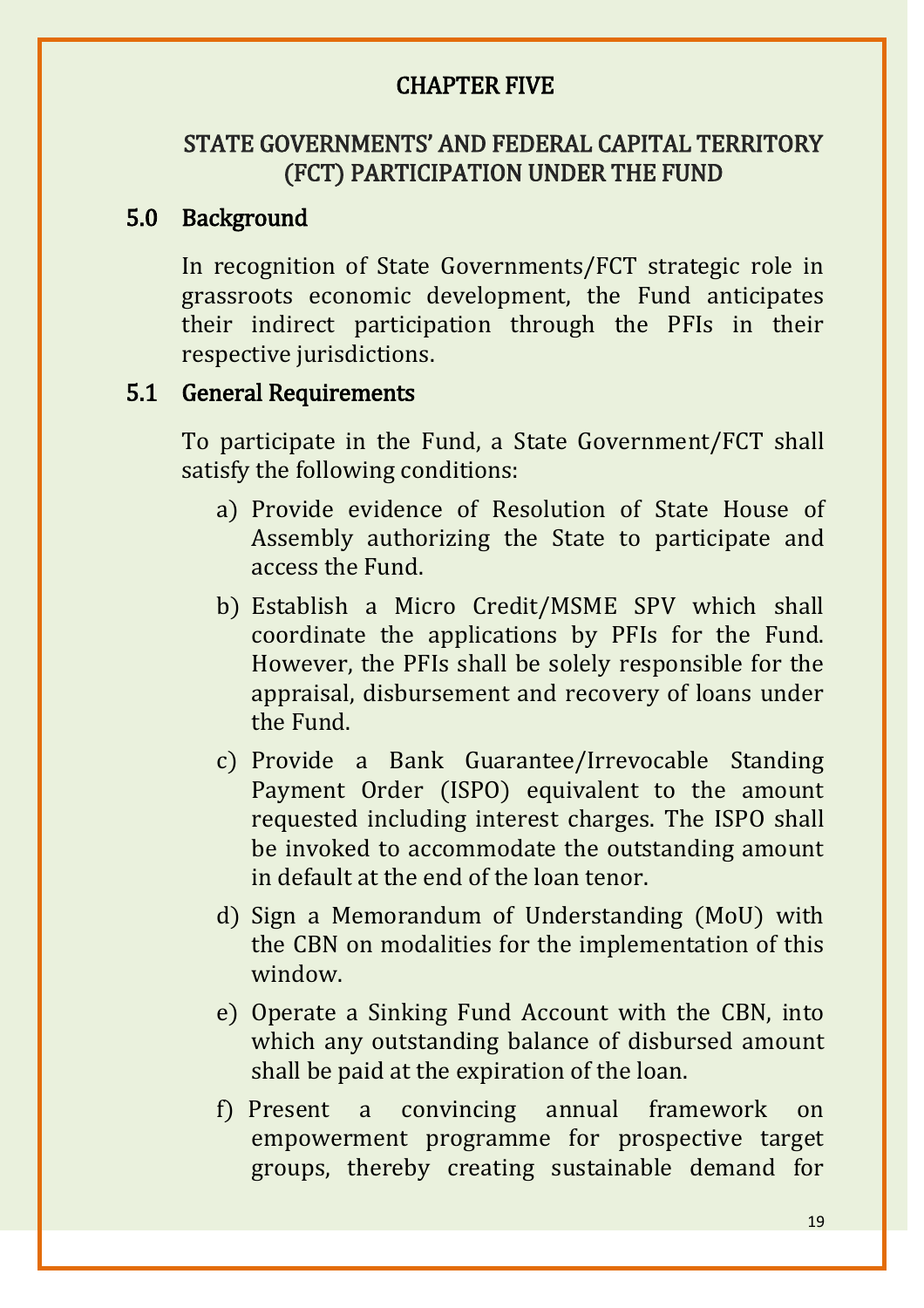financial services and providing the basis for measuring performance of the Fund.

### 5.2 Capacity Building

Capacity building shall be conducted for PFIs and borrowers as specified below:

- a) PFIs: PFIs shall mandatorily undergo pre-disbursement capacity building programme to be implemented by the CBN. The Programme shall cover loan appraisal, disbursement, monitoring and recovery among others.
- b) Borrowers: The State Government/FCT shall provide capacity building opportunities to borrowers through State-owned skills acquisition/vocational centres, CBN Entrepreneurship Development Centres (EDCs) or any such relevant agencies.

## 5.3 Utilization of Fund

### a) Maximum Limit per State/FCT

A State Government or the FCT shall access a maximum of  $\textcolor{blue}{\text{42.0} }$  billion.

## b) Tenor

The facility shall have a maximum tenor of one (1) year for micro enterprises and up to five (5) years for SMEs with option of moratorium. PFIs shall access the fund as many times as possible upon full repayment.

### c) Interest Rate

The interest rate shall be at 3% per annum to the State PFIs for on-lending to borrowers at a maximum of 9% per annum, inclusive of all charges.

## 5.4 Participating Financial Institutions (PFIs)

The State Government/FCT shall participate in the Fund through any of these PFIs (government or privately owned) in their Local Government Areas:

a) Microfinance Banks (MFBs)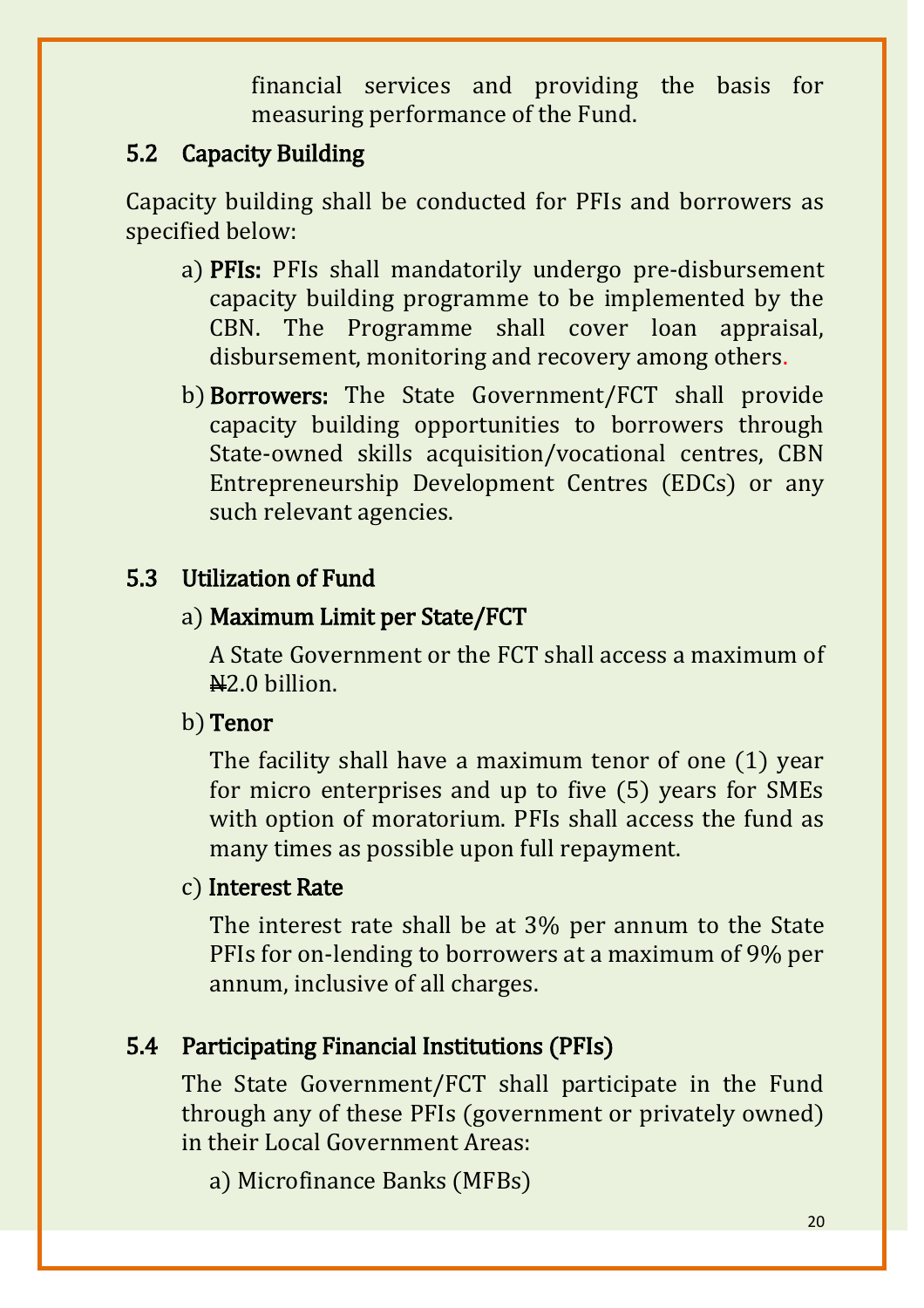- b) Non-Governmental Organization Microfinance Institutions (NGO-MFIs)
- c) Financial Cooperatives
- d) Finance Companies

## 5.5 Mode of Application

The required modalities are as follows:

- a) The borrowers shall apply to the PFIs for a facility.
- b) The PFIs shall appraise the applications for economic and financial viability of the request.
- c) The PFIs shall forward their applications through the State SPV to the CBN specifying the amount, categories of clients, purpose, etc.
- d) CBN shall appraise all applications submitted by the SPVs in favour of the PFIs, in line with the criteria in Section 5.5.
- e) CBN approves and disburses funds through the PFIs' correspondent banks.

### 5.6 Roles and Responsibilities of Stakeholders

To achieve the desired objectives, the responsibilities of the various stakeholders shall include:

### 5.6.1 Central Bank of Nigeria

The CBN shall:

- a) Articulate clear guidelines for the implementation of the Fund.
- b) Provide funds for the programme.
- c) Open a Repayment/Sinking Fund Accounts for the ISPO proceeds and the interest charges from the State Governments/FCT
- d) Provide capacity building programme from the Grant Component to PFIs in the areas of loan appraisal, disbursement, monitoring and recovery among others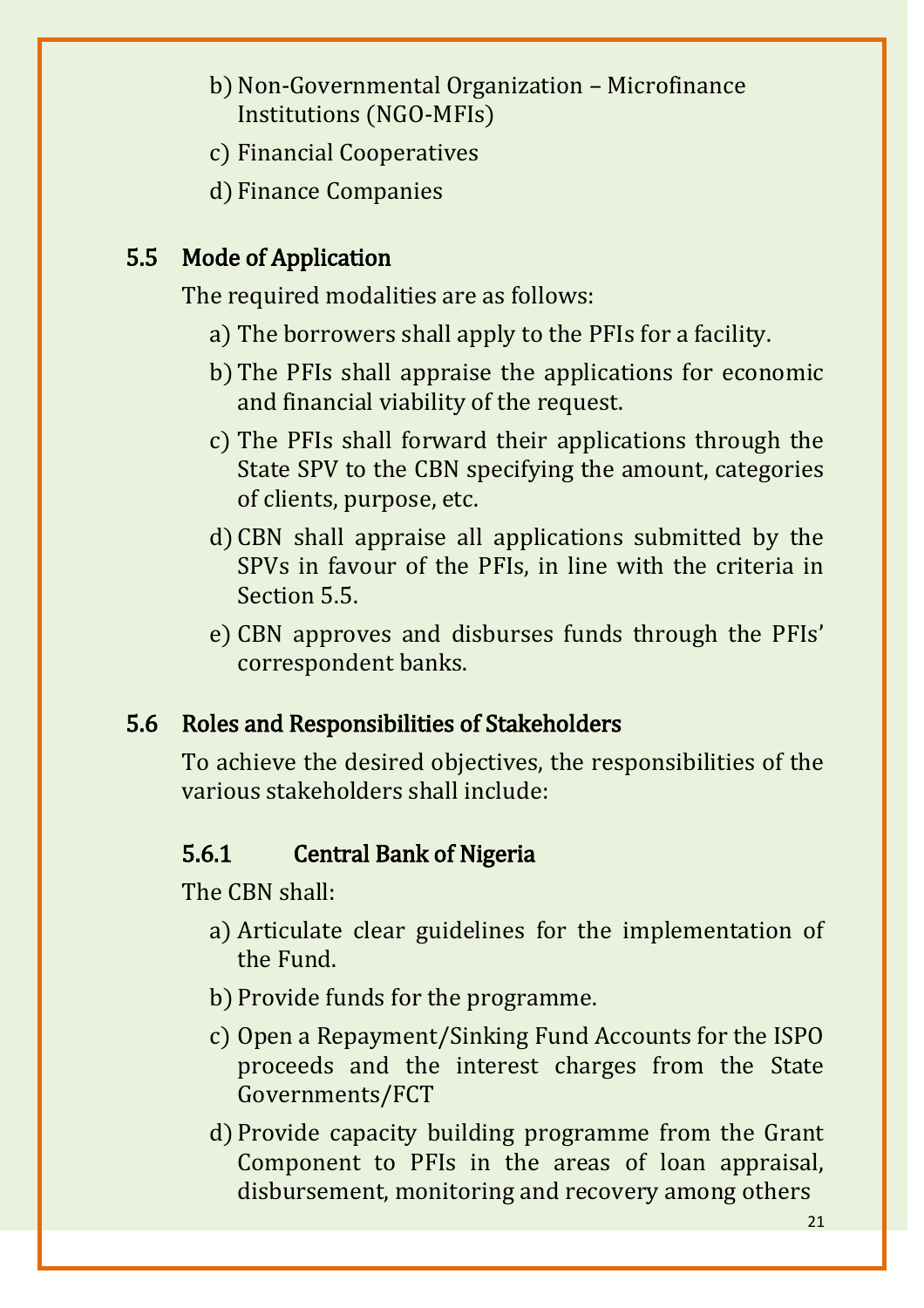- e) Release approved fund to the PFIs through their correspondent banks and advise the PFIs accordingly.
- f) Notify the State Government/FCT through the State-SPV of all disbursements made to the PFIs
- g) Monitor the implementation of the Fund and prepare periodic reports on its performance
- h) Receive periodic returns from PFIs as may be specified
- i) Ensure compliance of other parties with the Guidelines.

#### 5.6.2 State Government/FCT

The State Government/FCT shall:

- a) Provide evidence of Resolution of State House of Assembly authorizing the State to participate and access the Fund.
- b) Establish a Micro Credit/MSME Special Purpose Vehicle (SPV) for the purpose of coordinating applications by PFIs for the Fund. The PFIs shall be solely responsible for the administration (disbursement and recovery) of the Fund.
- c) Provide a bank guarantee or Irrevocable Standing Payment Order (ISPO) for the loan amount plus interest charges signed by the State Governor, Commissioner for Finance and State Accountant General.
- d) Comply with terms and conditions of the MoU.
- e) Access the Fund on behalf of their participating financial institutions at 3% interest rate per annum.
- f) Present a convincing annual framework/roadmap on their empowerment programme for prospective target groups, as a basis for measuring performance of the loan
- g) Provide borrowers of the Fund with capacity building opportunities through State-owned skills acquisition/ vocational centres, CBN Entrepreneurship Development Centres (EDCs) or any such relevant agencies.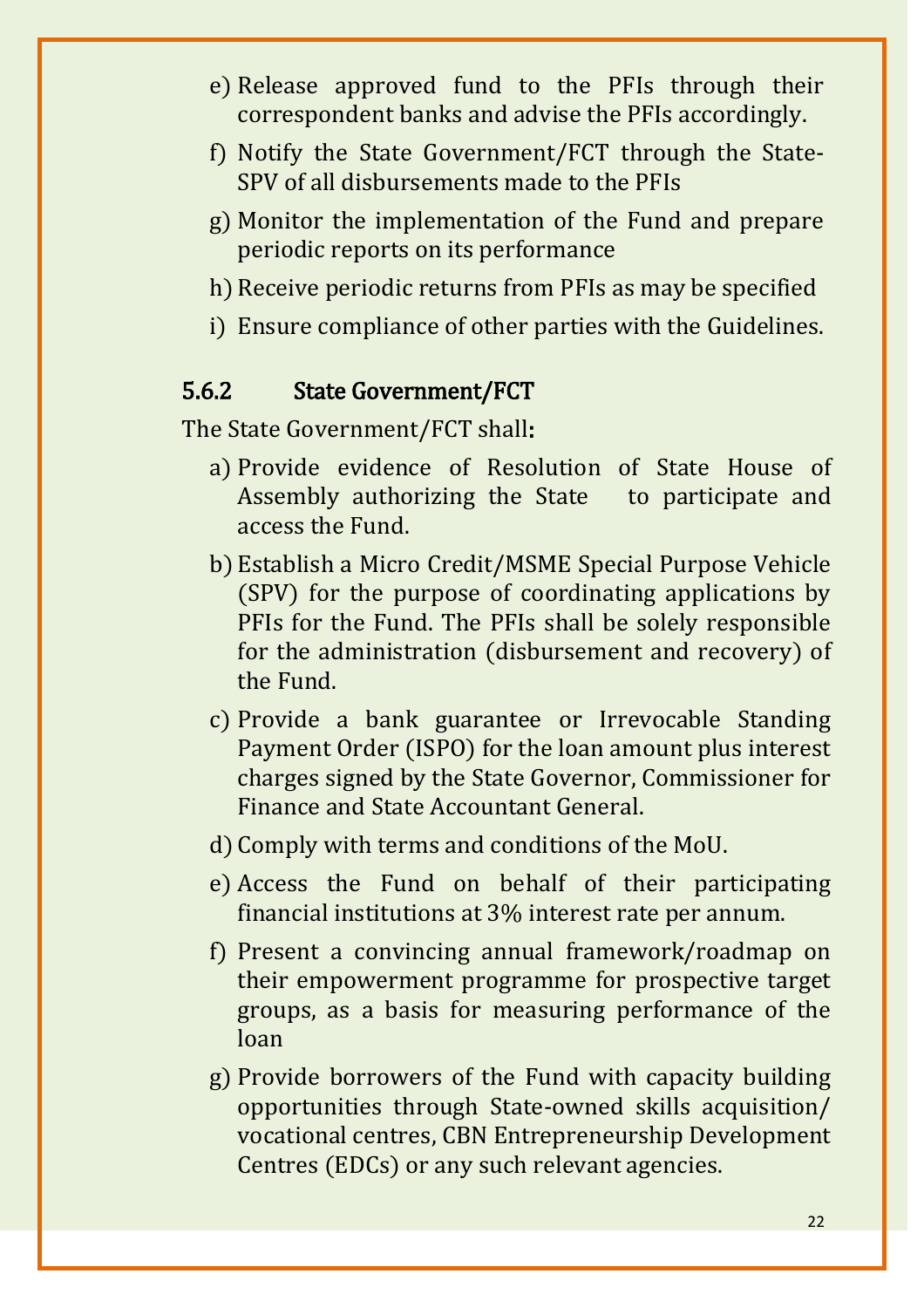### 5.6.3 State Special Purpose Vehicle (S-SPV)

The S-SPV shall:

- a) Collate and forward applications by PFIs to CBN
- b) Carry out quarterly monitoring of PFIs activities
- c) Render quarterly report on performance of the loans to the State Government and CBN.
- d) Build capacity of MSMEs under this window

### 5.6.4 Participating Financial Institution (PFIs)

The PFIs shall:

- a) On-lend funds to MSMEs
- b) Disburse funds within 5 working days of receipt to the borrowers
- c) Monitor funds utilization by borrowers
- d) Ensure repayment by borrowers
- e) Open dedicated account with their correspondent banks for this window and forward details of the account to the CBN
- f) The PFIs shall repay principal and the interest on the approved facility to the CBN as and when due
- g) Render periodic returns to CBN and State SPV
- h) Not be eligible to function as SPVs for States under the Fund

## 5.6.5 Deposit Money Banks (DMBs)

- a) Open a dedicated account for PFIs for disbursement and recovery under this window.
- b) Ensure release of approved funds to PFIs within 48 hours.
- c) Remit repayments by PFIs to CBN within 5 working days.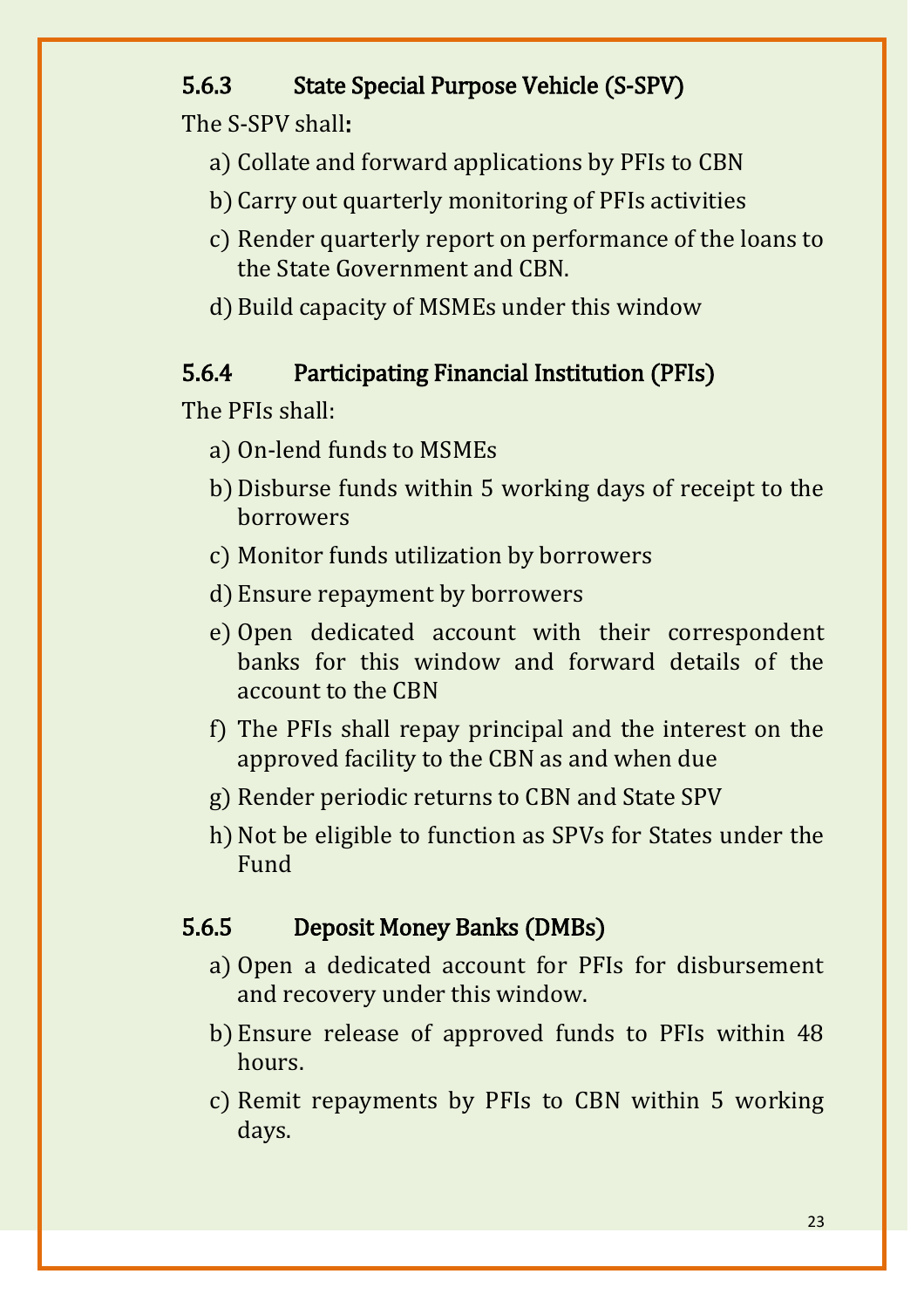### 5.7 Monitoring & Evaluation Framework

- a) The projects shall be subject to on-site verification and monitoring by the CBN in conjunction with the PFIs during the loan period.
- b) There shall be off-site monitoring through quarterly reports submitted to CBN and the State SPVs.
- c) Reports of the monitoring exercise shall be shared with the concerned PFIs and State Governments.
- d) The State SPVs and CBN shall leverage Apex Associations' capacities and information in monitoring and evaluation.
- e) CBN shall periodically evaluate the activities of the State SPVs and PFIs to ensure achievement of the objectives of the Fund.

#### 5.8 Infractions

PFIs and State Governments/FCT may be suspended or black listed for infractions such as fund diversion, etc.

#### 5.9 Amendments

The provisions of the Guidelines under this window shall be subject to review as shall be deemed necessary.

Enquiries and Returns should be addressed to:

The Director,

Development Finance Department,

Central Bank of Nigeria,

Corporate Headquarters

Central Business District,

Abuja.

Fax No. 09-46238655

[www.cbn.gov.ng](http://www.cbn.gov.ng/)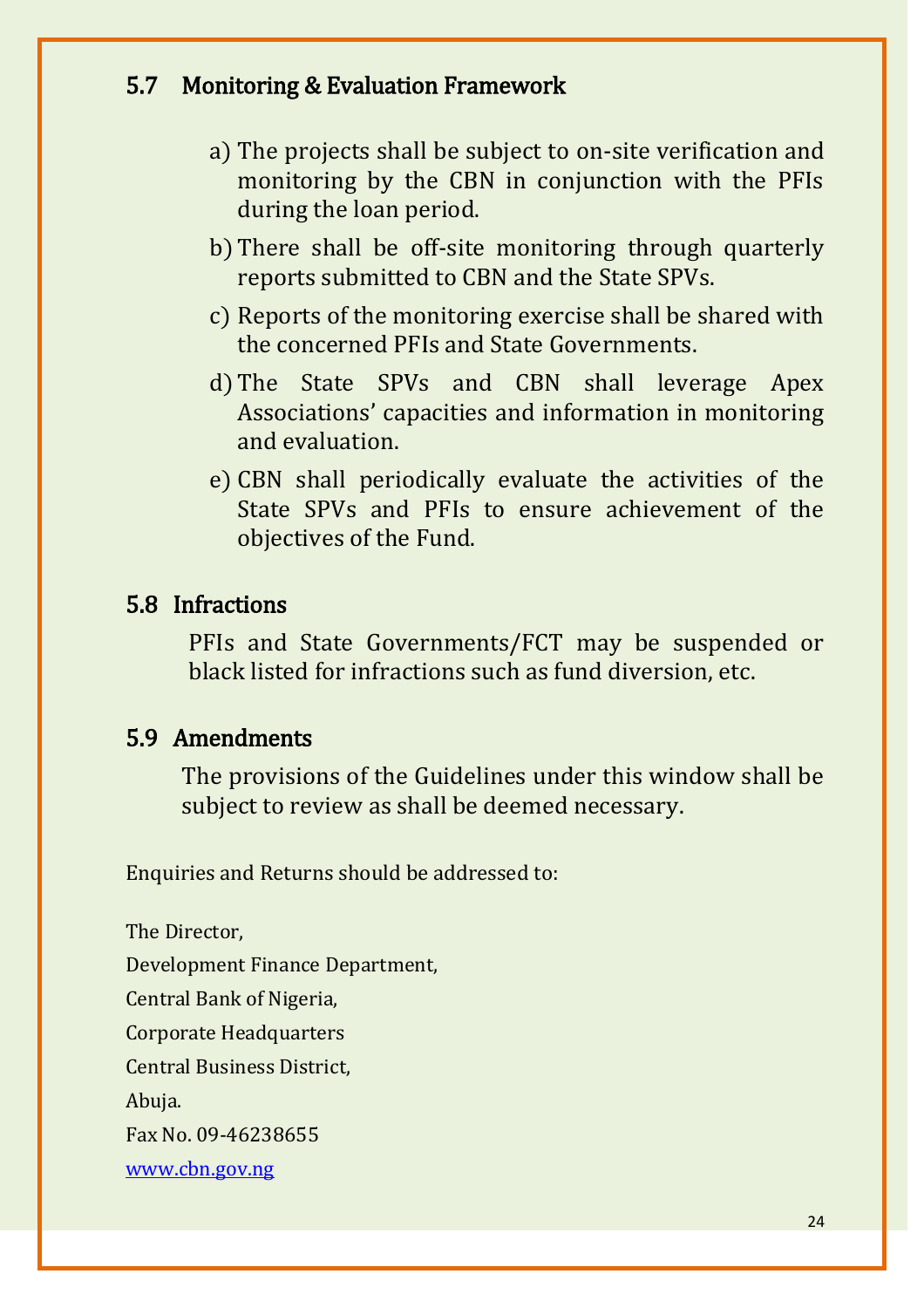#### APPENDIX

#### Definition of Terms

#### 1. Micro Enterprises

These are enterprises with less than 10 employees with a total asset of less than N5 million (excluding land and buildings) and operated by sole proprietor.

#### 2. Small and Medium Enterprises (SMEs)

SMEs are entities with asset base of N5 million and not more than N500 million (excluding land and buildings) with employees of between 11 and 200.

#### 3. Women-Owned Enterprises

These refer to Nigerian women (group or individuals) or enterprises that are at least 75% owned by female Nigerians.

### 4. Participating Financial Institutions (PFIs)

PFIs shall be Microfinance Banks, Microfinance Institutions (NGOs and Financial Cooperatives), Finance Companies and Deposit Money Banks (DMBs) that satisfy the eligibility criteria defined in this Guideline.

#### 5. Microfinance Banks (MFBs)

MFBs are companies licensed by the CBN to carry on the business of providing microfinance services, such as savings, loans, domestic funds transfer and other financial services that are needed by the economically active poor, as defined by the Revised Regulatory and Supervisory Guidelines for Microfinance Banks in Nigeria.

### 6. Microfinance Institutions (MFIs)

MFIs are establishments registered to carry on the business of microfinance services, such as savings, loans and other financial services that are needed by its members.

#### 7. Finance Companies (FCs)

FCs are companies licensed to carry on the business of providing financial services to individuals, entrepreneurs, industries as well as commercial or